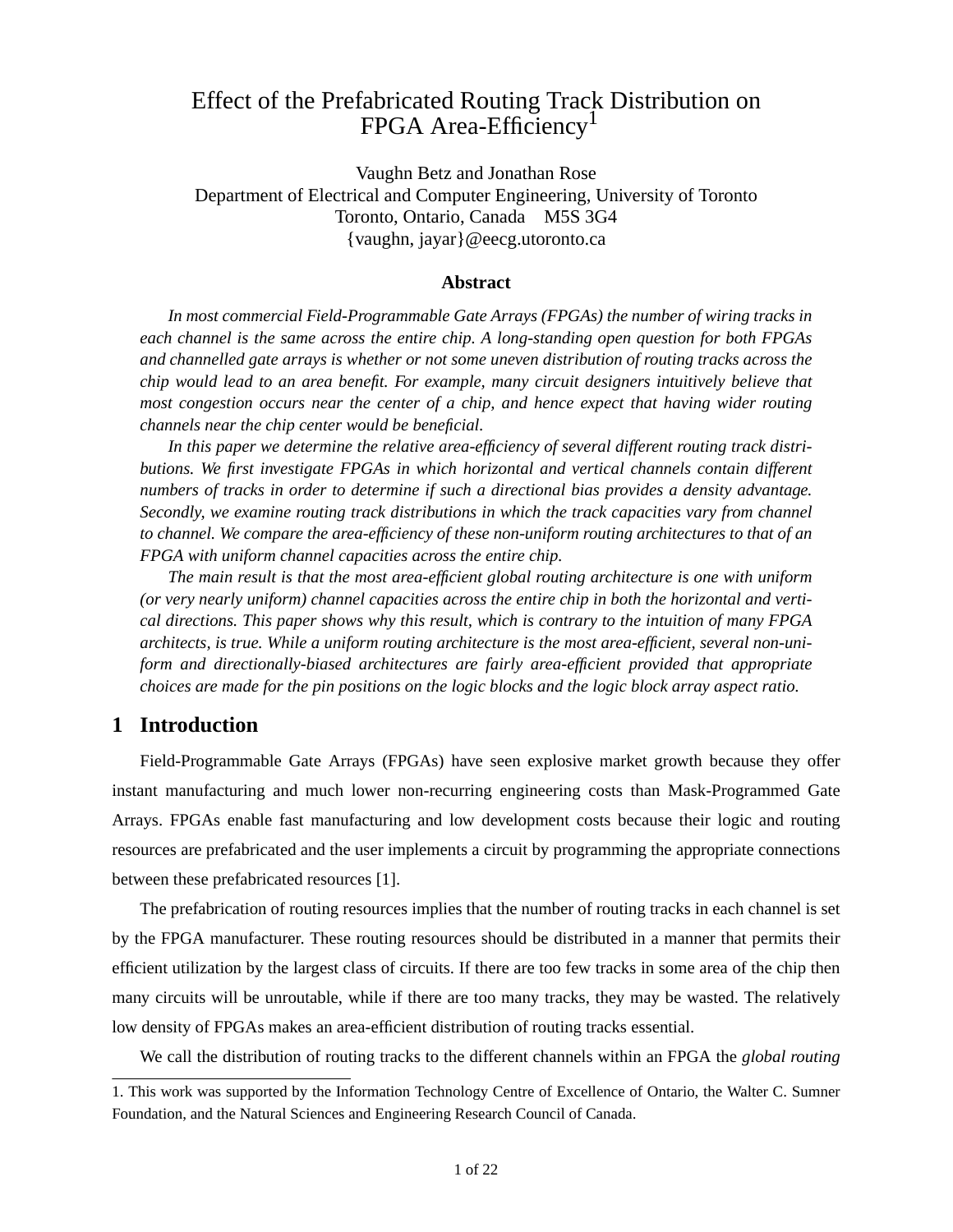*architecture* of the FPGA. This paper addresses two fundamental questions concerning FPGA global routing architectures. First, should the number of tracks in the horizontal channels be different from the number in the vertical channels? Fig. 1(a) depicts an FPGA with such a *directional bias*. In essence, we are investigating if there is an intrinsic property of circuits that makes a directional bias more area-efficient. If so, what amount of bias is best? Commercial FPGAs with both unbiased routing [2, 3] and biased routing [4, 5] exist, so this question has commercial relevance.

Second, should all routing channels in the same direction in an FPGA contain the same number of tracks or is a *non-uniform* routing architecture, in which some channels are wider than others, preferable? An example FPGA with a non-uniform routing architecture is shown in Fig. 1(b).<sup>2</sup> Intuitively, such an architecture may facilitate routing in congested regions. However, if the wider channels cannot be used efficiently they will waste area. Many in the FPGA community believe that most routing congestion occurs near the center of an FPGA, and therefore expect that wider channels in this region would be beneficial. The Lucent Technologies ORCA 2C FPGAs employ a non-uniform routing architecture of this type, in which the center channel is wider than the others [6]. On the other hand, board-level constraints often force designers to fix the position of an FPGA's I/Os, and some believe that this increases congestion near the chip edges, and therefore the channel between the pads and the logic block array should be widened. The Xilinx 4000 and 5000 series FPGAs have a wide channel between the pads and logic, at least partially to improve routability when the I/O locations are fixed [7, 8]. In this paper, we determine the best distribution of tracks across an FPGA both when the I/O assignment to pads is unconstrained and when it is fixed in a poor configuration.



Fig. 1. Global routing architectures: (a) directionally-biased and (b) non-uniform.

<sup>2.</sup> Note that any given channel will always have the same number of tracks along its entire length. We did not consider varying the channel capacity along its length as this makes it very difficult, and likely impractical, to lay out the FPGA.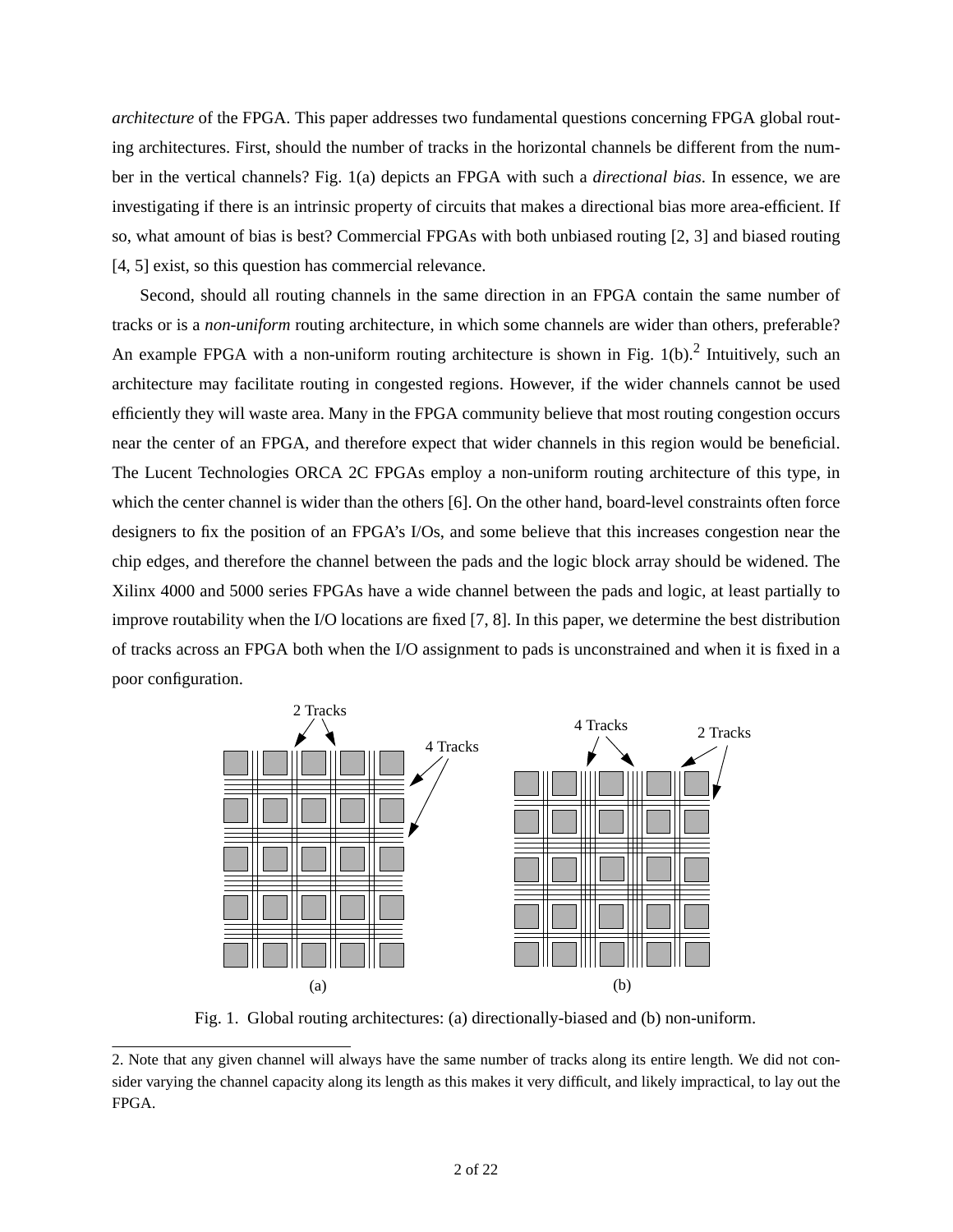We evaluate FPGA architectures experimentally; benchmark circuits are placed and routed into FPGAs with different global routing architectures to determine the relative area consumed by the circuit in each architecture. To obtain meaningful results, the CAD tools used to place and route these circuits must take advantage of the biased and non-uniform nature of these architectures. Accordingly, we have created a new placement and routing tool which aggressively seeks to minimize congestion and fully utilize the channels of the specified architecture during both placement and global routing.

The organization of this paper is as follows. Section 2 outlines the experimental framework used to evaluate the different FPGA architectures. Section 3 describes the custom placement and routing CAD tools. We evaluate the area-efficiency of FPGAs with differing amounts of directional routing bias in Section 4. In Section 5 we address the uniform vs. non-uniform channel thickness question. Finally, we summarize our results and conclusions. An earlier and less detailed examination of many of the issues discussed in this paper appeared in [9].

## **2 Experimental Methodology**

To compare the area-efficiency of the different global routing architectures we technology-map, place and route 26 of the largest MCNC benchmark circuits [10] into each architecture. In this section we describe the CAD flow, the area-efficiency metric used to compare architectures, and several important architectural details.

### **2.1 CAD Flow**

 Fig. 2 summarizes the CAD flow. First, SIS [11] is used to perform technology-independent logic optimization on a circuit. Next this circuit is technology-mapped by Flowmap [12] into four-input look-up tables (4-LUTs) and flip flops. The logic block used in these experiments contains a 4-LUT and a flip-flop, as illustrated in Fig. 3. A custom-built program (blifmap) packs the 4-LUTs and flip flops together into these logic blocks.

The netlist of logic blocks and a description of the FPGA global routing architecture are then read into our placement and global routing tool, versatile place and route (VPR). This program places the circuit, and then repeatedly routes (or attempts to route) the circuit with different numbers of tracks in each channel (*channel capacities)*. VPR performs a binary search on the channel capacities, increasing them after a failed routing and reducing them after a successful one, until it finds the minimum number of tracks required for the circuit to route successfully on a given global routing architecture. Note that while the absolute number of tracks per channel is adjusted upwards or downwards after each attempted routing, the *relative* numbers of tracks in the various channels across the FPGA are always kept at the values specified by the FPGA architecture. For example, VPR's first attempt at routing a circuit in an architecture with a two-to-one directional bias might assume horizontal channel capacities of twelve tracks and vertical chan-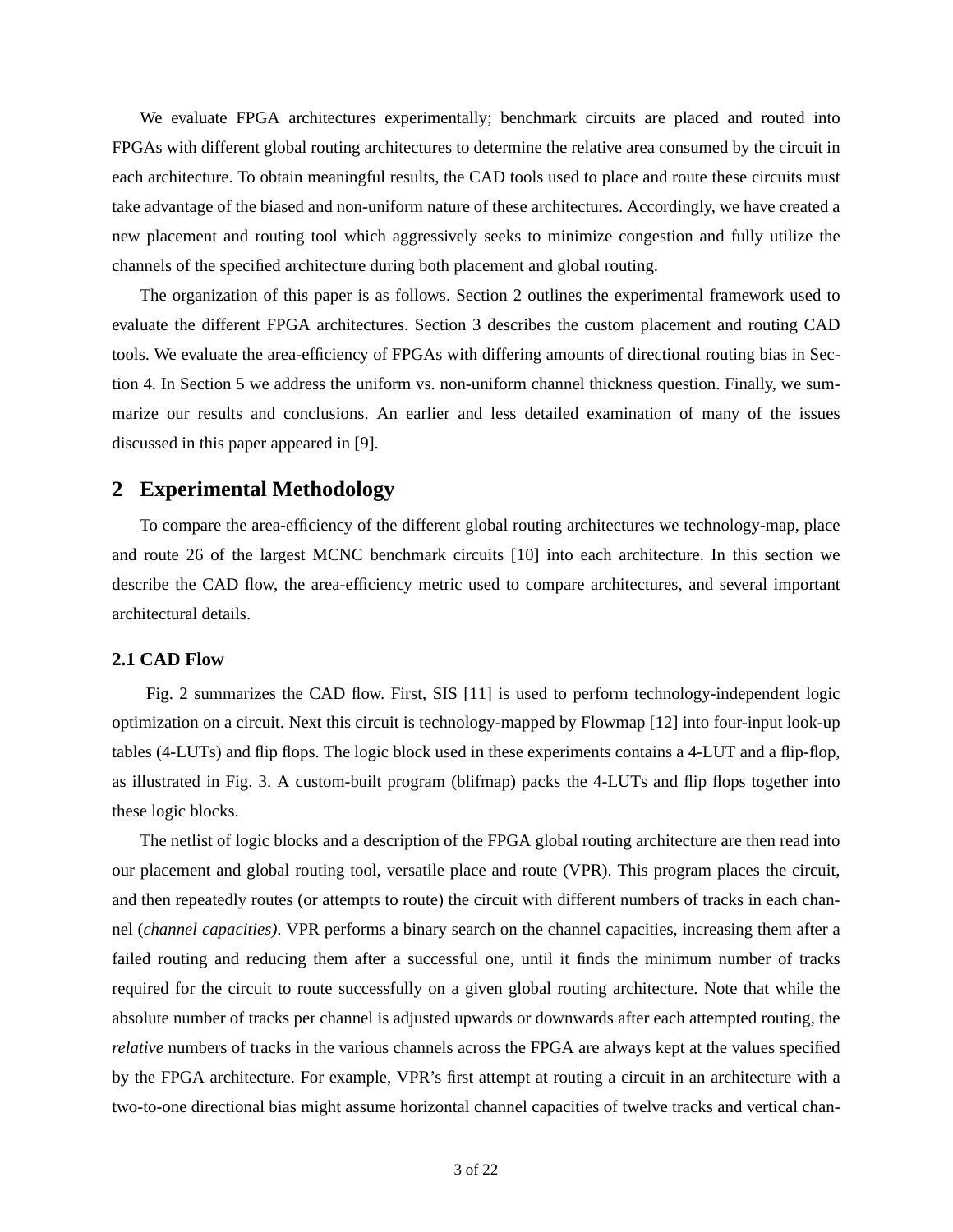

Record # Tracks/Tile

Fig. 2. Architecture evaluation flow.



Fig. 3. Logic block structure.

nel capacities of six tracks. If this routing was successful, VPR would next attempt to route the circuit in an FPGA with horizontal channel capacities of six tracks and vertical channel capacities of three tracks, and so on until the minimum number of tracks required for routing is determined.

The benchmark circuits used in this study consist of 14 combinational and 12 sequential MCNC benchmark circuits [10], which vary in size from 222 to 1878 of our logic blocks.

### **2.2 Area-Efficiency Metric**

Our goal is to measure the area-efficiency of different global routing architectures without reference to the detailed routing architecture (e.g. segmentation and switch block topology). At this level, it is the amount of "global wiring" that changes as we vary the architecture. A simple track count will not accurately represent the wiring area of rectangular FPGAs, as the tracks in one direction are longer than those in the other. Accordingly, we define a *track segment* to be a prefabricated wire that spans one logic block; a channel of width W tracks that spans L logic blocks contains WL track segments. The total number of track segments an FPGA must contain to globally route a circuit is a representative metric of the "global wiring" area. In order to average the results from circuits of differing sizes we use the average number of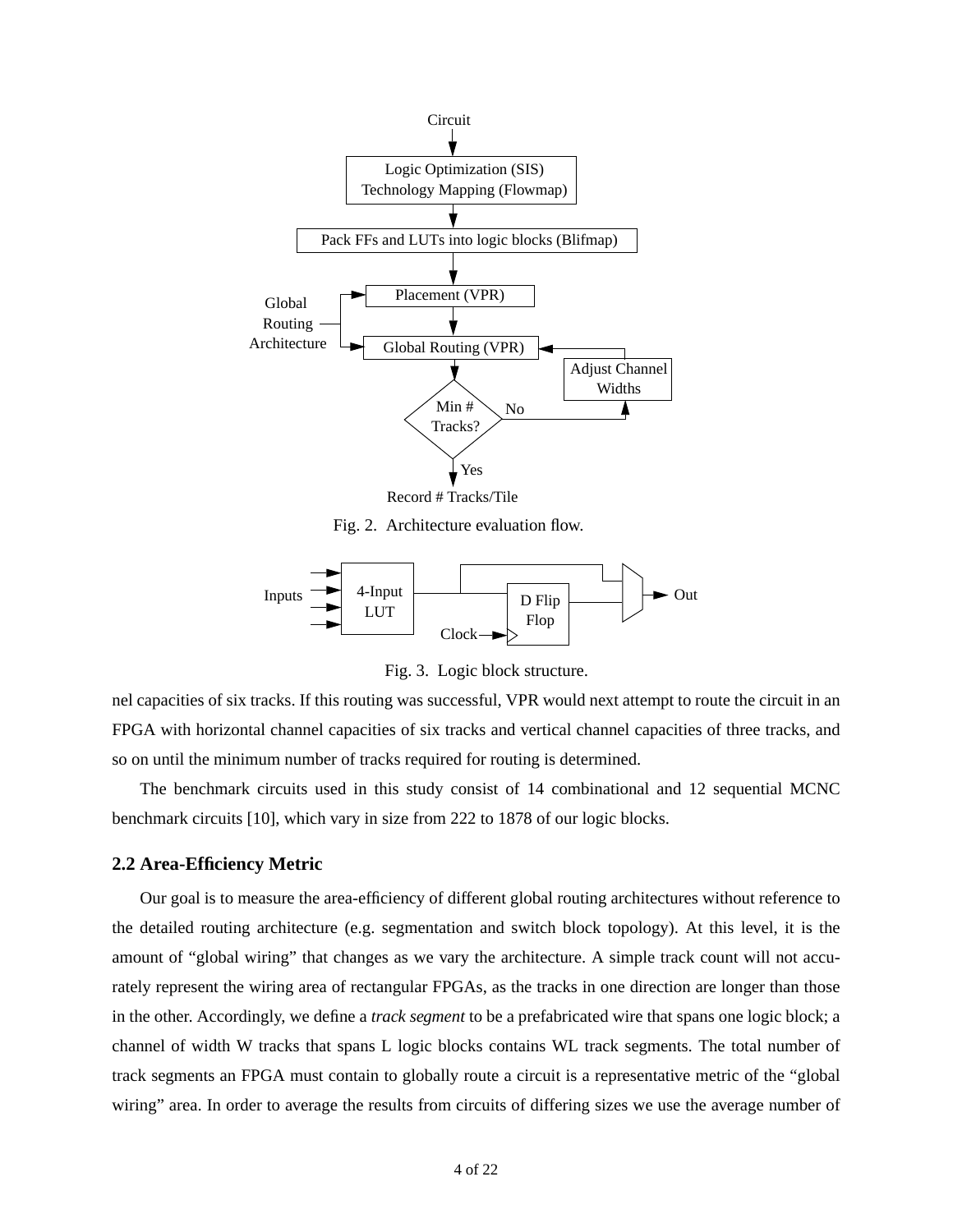track segments per tile (i.e. per logic block) as our area measure. For example, in a square N x N uniform FPGA with W tracks in each channel, the total number of track segments is  $2WN^2$ , and the number of tracks per tile is 2W. Note that the routing area is given by the total number of track segments in the entire FPGA, and not the number of track segments which are actually used by a circuit.

### **2.3 Significant FPGA Architectural Details**

Several architectural parameters other than the global routing architecture must be specified in order to define an FPGA. We set these parameters to be as close to those of commercial FPGAs as possible.

First, the size of the FPGA array used for a given circuit (i.e. the number of logic blocks) is set to be the smallest FPGA with the desired aspect ratio (number of columns / number of rows) with sufficient logic blocks to accommodate the circuit. This situation, in which there is minimal "spare room" in the FPGA, presents the greatest challenge to routing completion and is normally the case manufacturers wish to optimize.

 In this study the number of I/O pads that can fit into the height or width of a logic block is set to two. This number is commensurate with the relative sizes of I/O pads and 4-LUTs in current FPGAs [2, 3, 5] and ensures that none of the 26 benchmarks is pad-limited.

Finally, we do not route the clock net (all the MCNC benchmarks use only a single clock) in sequential circuits, since this net is normally distributed through a special clocking network in commercial FPGAs.

## **3 Tuned Placement and Routing Algorithms**

In FPGA architecture explorations of this kind [1] one must ensure that the CAD tools used are responsive to the architectural parameters being varied. To ensure a fair comparison between different global routing architectures, we created a new placement and global routing tool which directly exploits biased and non-uniform routing architectures. As this CAD tool is capable of mapping to a wide variety of FPGA architectures, we named it VPR, short for Versatile Place and Route. VPR is publicly available from http://www.eecg.toronto.edu/~jayar/software.html and is capable of mapping to a wider variety of FPGA architectures than are discussed in this paper.

#### **3.1 Global Routing Resource-Aware Placement**

We employ the simulated annealing algorithm [13] for placement. The annealing schedule is based on feedback control of the accepted move rate, which was found to be crucial to obtaining excellent placements in [14, 15]. The key to a routing-resource-aware placement tool is ensuring that the cost function correctly models the relative difficulty of routing connections in regions with different channel widths. After considerable experimentation with many alternatives [19], we have developed a *linear congestion* cost function which provides the best results in reasonable computation time. Its functional form is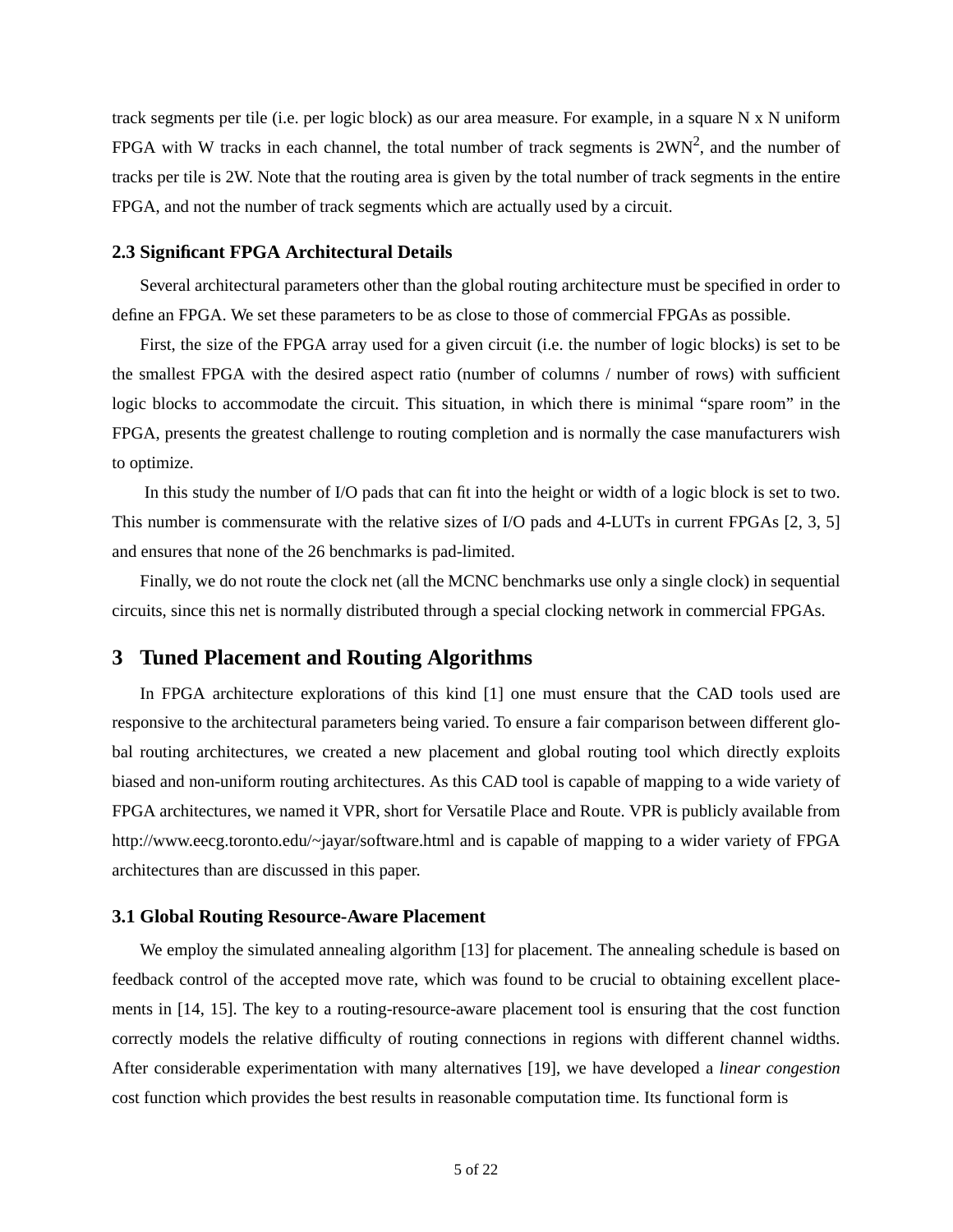$$
Cost_{linear} = \sum_{n=1}^{M} q(n) \left[ \frac{bb_x(n)}{C_{av,x}(n)} \alpha + \frac{bb_y(n)}{C_{av,y}(n)} \alpha \right]
$$

where the summation is over the M nets in the circuit. For each net,  $bb_x$  and  $bb_y$  denote the horizontal and vertical spans of its bounding box, respectively. The q(n) factor compensates for the fact that the bounding box wire length model underestimates the wiring necessary to connect nets with more than three terminals, as suggested in [16]. Its value depends on the number of terminals of net n; q is 1 for nets with 3 or fewer terminals, and slowly increases to 2.79 for nets with 50 terminals.  $C_{av,x}(n)$  and  $C_{av,y}(n)$  are the average channel capacities (in tracks) in the x and y directions, respectively, over the bounding box of net n.

This cost function penalizes placements which require more routing in areas of the FPGA that have narrower channels. The exponent,  $\alpha$ , in the cost function allows the relative cost of using narrow and wide channels to be adjusted. When  $\alpha$  is zero the linear congestion cost function reverts to the standard bounding box cost function. The larger the value of  $\alpha$ , the more wiring in narrow channels is penalized relative to wiring in wider channels; we have experimentally found that setting  $\alpha$  to 1 results in the highest quality placements.

Since  $C_{av}$  depends only on the channel capacities, which do not change during a placement, and on the maximum and minimum coordinates of the bounding box, we precompute all possible  $C_{av,x}$  and  $C_{av,y}$  values. Consequently, recomputing this cost function is essentially as fast as recomputing the traditional bounding box cost function.

In an FPGA where all channels have the same capacity,  $C_{av}$  is also a constant and hence the linear congestion cost function reduces to a bounding box cost function. In non-uniform and directionally-biased FPGAs, however, this cost function results in higher quality placements than a bounding box cost function. The exact amount of routability improvement depends on the precise global routing architecture used; as one would expect, those in which there is a large difference between the widths of channels in different regions show the largest improvement. For the architectures studied in this paper, placements produced with the linear congestion cost function typically require 5 to 10% fewer tracks to route than placements produced with a bounding box cost function.

We also implemented the cost function of [16], which we call a *non-linear congestion* cost function. This cost function divides the FPGA into an array of  $N \times N$  regions and attempts to model the routing resource demand and supply in each of these regions. When a placement causes the routing resource demand to exceed the supply in some regions, the placement is heavily penalized. We found that this nonlinear congestion cost function, when computed on a 4 x 4 grid (16 regions), generally produces placements which require 2 to 4% fewer tracks to route than those produced by the linear congestion cost func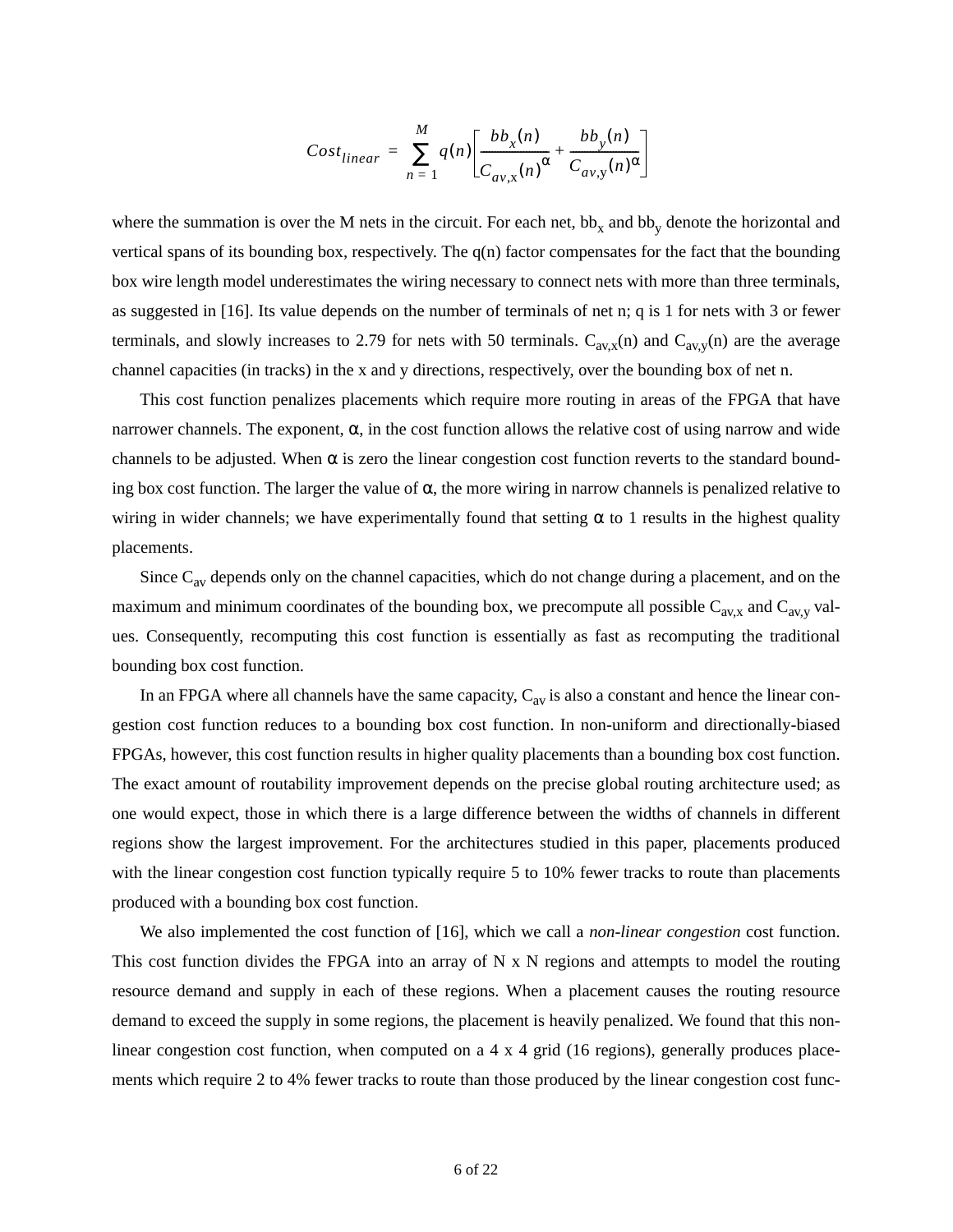tion. However, keeping track of the routing resource demand in the various chip regions is computationally expensive, and placement with this cost function requires five times greater CPU time than the linear congestion function. Dividing the FPGA into smaller subregions to make localized congestion more visible did not work well; a non-linear congestion cost function computed on a 16 x 16 grid (256 regions) performs only marginally better than a cost function computed on a 4 x 4 grid, yet consumes sixteen times the CPU time.

We considered the reductions in track count achieved by the non-linear congestion cost function too small to warrant the additional CPU time, so the results presented in this study all use the linear congestion cost function. Nonetheless, we did rerun a few of our experiments with the non-linear congestion cost function and found that its use did not change any of the architectural conclusions presented below.

### **3.2 Congestion-Driven Global Routing**

It is crucial for the global router to leverage the differences in the capacities of the various FPGA channels. The global router developed for this study employs a variant of the PathFinder negotiated congestion algorithm [17]. This algorithm consists of routing each net with a maze router [18], then ripping up and rerouting each net in sequence several times. In each of these subsequent routing iterations, the cost of using a node (which is either a channel segment or a logic block input pin) is modified, based on the competition for that node in both the current iteration and all previous iterations. A channel segment is the length of channel that spans one logic block; in an FPGA composed of an N x N array of logic blocks each channel contains N segments. We define the cost of a routing node somewhat differently than [17]; the cost of using routing node *n* is

$$
c_n = (1 + h_n \cdot h_{fac}) \times (1 + p_n \cdot p_{fac}) + b_{n, n-1}.
$$

The p<sup>n</sup> term is a measure of the present congestion at this node. It is updated *every time any net* is ripped-up and rerouted. The value of  $p_n$  is equal to the overuse of this node that would occur if one more route were to use it, since the decision we are making during routing is whether another net should go through this node or not. For example, consider a channel with a capacity of six tracks and a segment of this channel in which all six tracks are currently used. The  $p_n$  value of this channel segment is one, since routing one more net through this channel will result in an overuse of one.

The  $h_n$  term accounts for the historical, or past, congestion at this node. It is updated *only after an entire routing iteration* is completed; i.e. after every net in the circuit has been ripped up and rerouted. Initially  $h_n$  is 0; at the end of each routing iteration  $h_n$  is increased by the amount by which demand for this node outstrips its capacity.

The  $b_{n,n-1}$  term penalizes bends, since global routes with many bends in them present a more difficult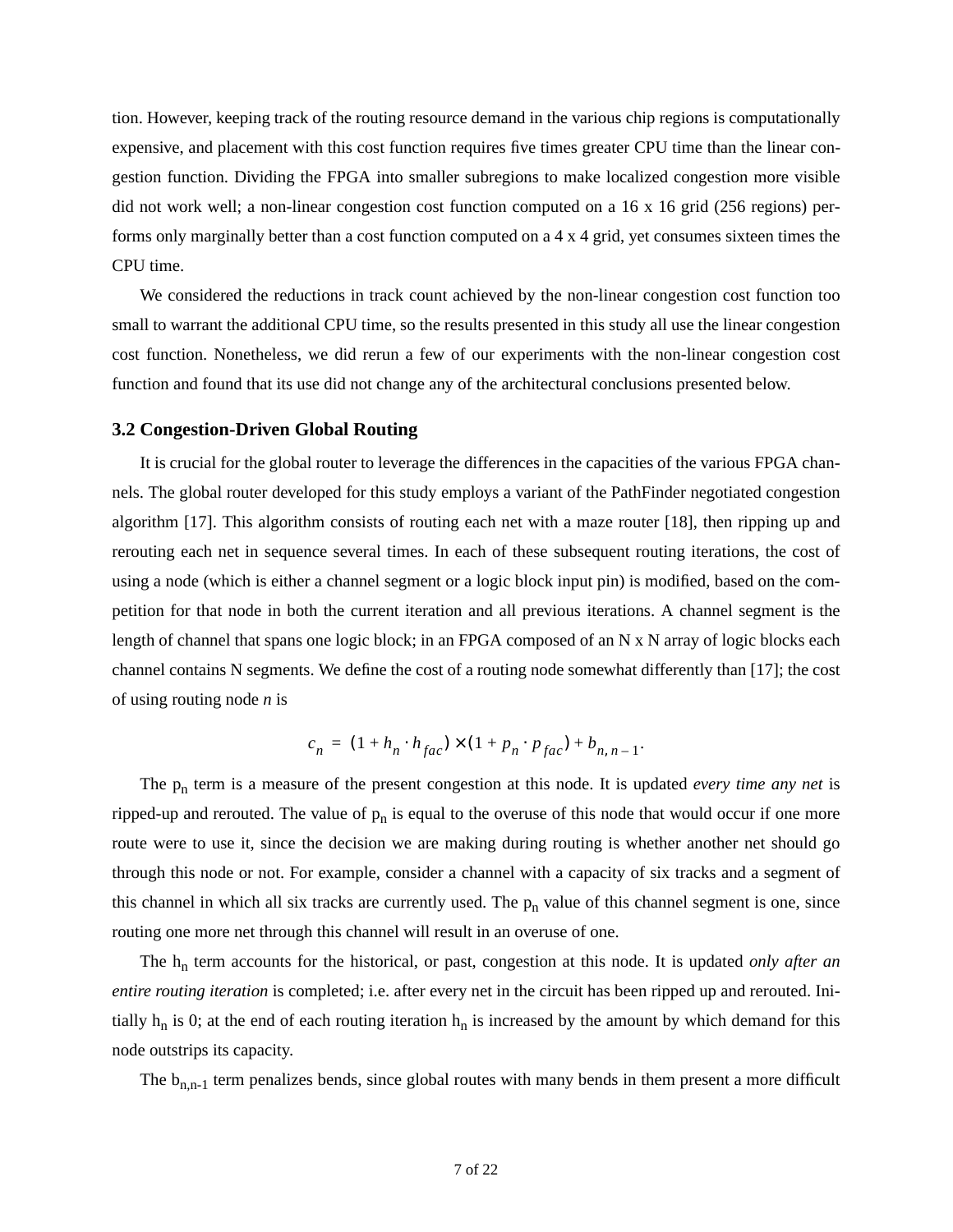detailed routing problem in FPGAs with segmented routing, and will generally lead to detailed routes that are both slower and require more tracks. The value of  $b_{n,n-1}$  is one if making the connection from node n-1 to node n implies a bend (i.e. node n-1 is a horizontal channel segment and node n is a vertical channel segment or vice versa), and is zero otherwise. Including this bend cost in the total cost of using a node produces routes with very few unnecessary bends and increases the global routing track count very little.

The key idea of Pathfinder is that the  $p_{fac}$  term is 0 for the first routing iteration, and is gradually increased in successive iterations. Hence, each net is initially routed by the shortest path found. In successive iterations, the  $p_{fac}$  term is gradually made larger so that congestion becomes more expensive and those nets which have alternate routes move out of the congested areas. The history term,  $h_{fac}$ , allows information from previous routing iterations to affect the current routing, further improving the router's ability to find and avoid congestion. By treating both channel segments and input pins as routing nodes, this algorithm makes use of the functional equivalence of LUT input pins in a very natural way. Initially, each connection uses the logic block input pin which leads to the shortest route. As the cost of congestion increases, nets are gradually forced to use unique input pins.

In our implementation each channel can have a different capacity. Since the cost of a channel segment is based on the amount by which routing demand exceeds its capacity, this router will automatically act to relieve pressure on narrow channels by rerouting nets through wider channels whenever necessary.

Considerable effort was spent tuning the *routing schedule* (the values of p<sub>fac</sub> and h<sub>fac</sub> over the course of the iterations). The best routing schedule we found set  $p_{fac}$  to 0 for the first iteration, 0.5 for the second iteration, and 1.5 times the previous  $p_{fac}$  value for all subsequent iterations. The value of  $h_{fac}$  was set to 0.2 for all iterations; the fact that  $h_n$  can only increase from iteration to iteration provides sufficient increase in the historical congestion penalty. This routing schedule increases the cost of congestion slowly enough that the net ordering is not very important -- nets with the most alternate routes move out of congested areas first. Increasing the cost of congestion more slowly than this reduced the number of tracks required only by 1 - 2% while increasing the CPU time by a factor of 2 to 3. Setting  $h_n$  to 0 so that the router has no information about past congestion increased the number of tracks required by 15%.

# **4 Experimental Results for FPGAs with Directionally-Biased Routing Resources**

The experimental framework and tools described above were employed to answer the questions posed in the introduction to this paper: first, is there an area-efficiency advantage to a directionally-biased architecture? Recall that in a directionally-biased FPGA the number of routing tracks in the horizontal and vertical directions are different. In essence, we are investigating if there is an exploitable directional bias in the basic nature of circuits. We characterize directionally-biased FPGAs by the ratio of the width of a hor-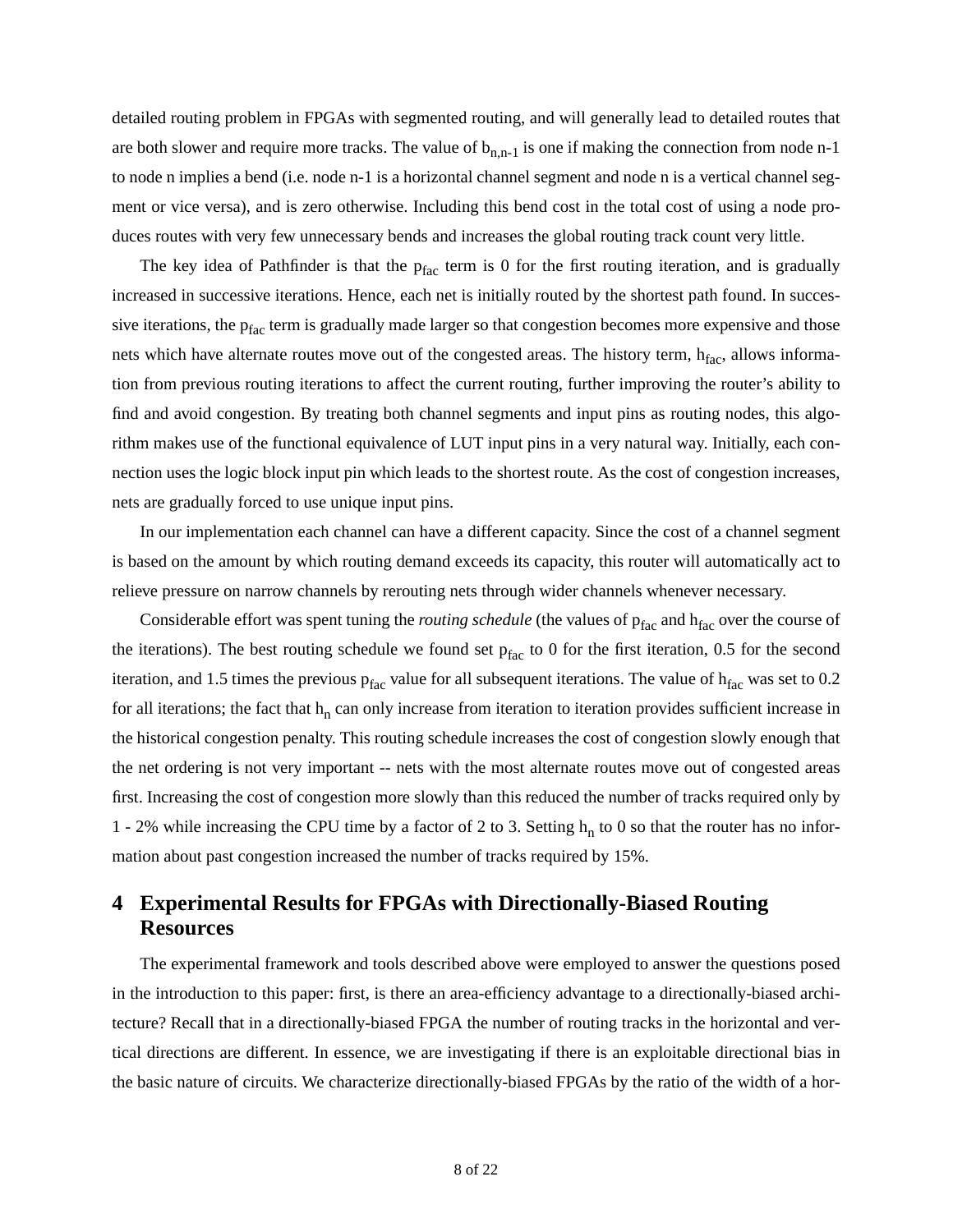

Fig. 4. Logic block pin positions: (a) full-perimeter pin positioning and (b) top/bottom pin positioning

izontal channel to the width of a vertical channel, denoted as  $R<sub>h</sub>$ . For example, Fig. 1(a) depicts an FPGA with a 2:1 directional bias, i.e.  $R_h = 2$ .

We need to define an additional architectural feature which markedly affects our results: the positioning of the pins on the logic block. The two main cases of interest are illustrated in Fig. 4. In Fig. 4(a), the logic block input and output pins are distributed evenly around the entire perimeter of each logic block. We call this the *full-perimeter* pin positioning, and it is similar to the pin positioning used in Xilinx and ORCA FPGAs [2, 3]. Fig. 4(b) illustrates the *top/bottom* pin positioning, which restricts the logic block input pin locations to lie only on the top and bottom of the logic block; it is similar to the pin positioning used in Actel FPGAs [4]. In all the results we show in this paper, each logic block pin appears (physically) on only one side of a logic block. We have found that for the channel connectivity values  $(F_c [1])$  found in today's commercial FPGAs this leads to the most area-efficient FPGAs [19].

We have also found that the ratio of the number of columns to the number of rows in an FPGA, which we call the aspect ratio, significantly affects area efficiency. Since most FPGAs have the same number of rows and columns, we first present the results for square (aspect ratio 1) FPGAs, before discussing the more general case of rectangular FPGAs in Section 4.2.

### **4.1 Results for Square FPGAs**

Twenty-six large MCNC benchmarks were passed through the experimental flow of Fig. 2 for values of  $R_h$  ranging from 1 to 4. As discussed in Section 2, the result for each circuit is the number of track segments per tile needed to successfully global route the circuit in an FPGA<sup>3</sup> with the specified value of  $R_h$ . Fig. 5 is a plot of area-efficiency versus the degree of routing direction bias,  $R<sub>h</sub>$ , for both types of pin positioning. The vertical axis is the average number of tracks per tile required to successfully route the 26 benchmarks. Tables 1 and 2 summarize how well each of the seven largest circuits maps into FPGAs with differing amounts of directional bias; the results for individual circuits closely parallel the overall average shown in Fig. 5.

<sup>3.</sup> Track segments are counted whether or not they are actually used, so this is a true representation of the area that must be devoted to routing in the layout.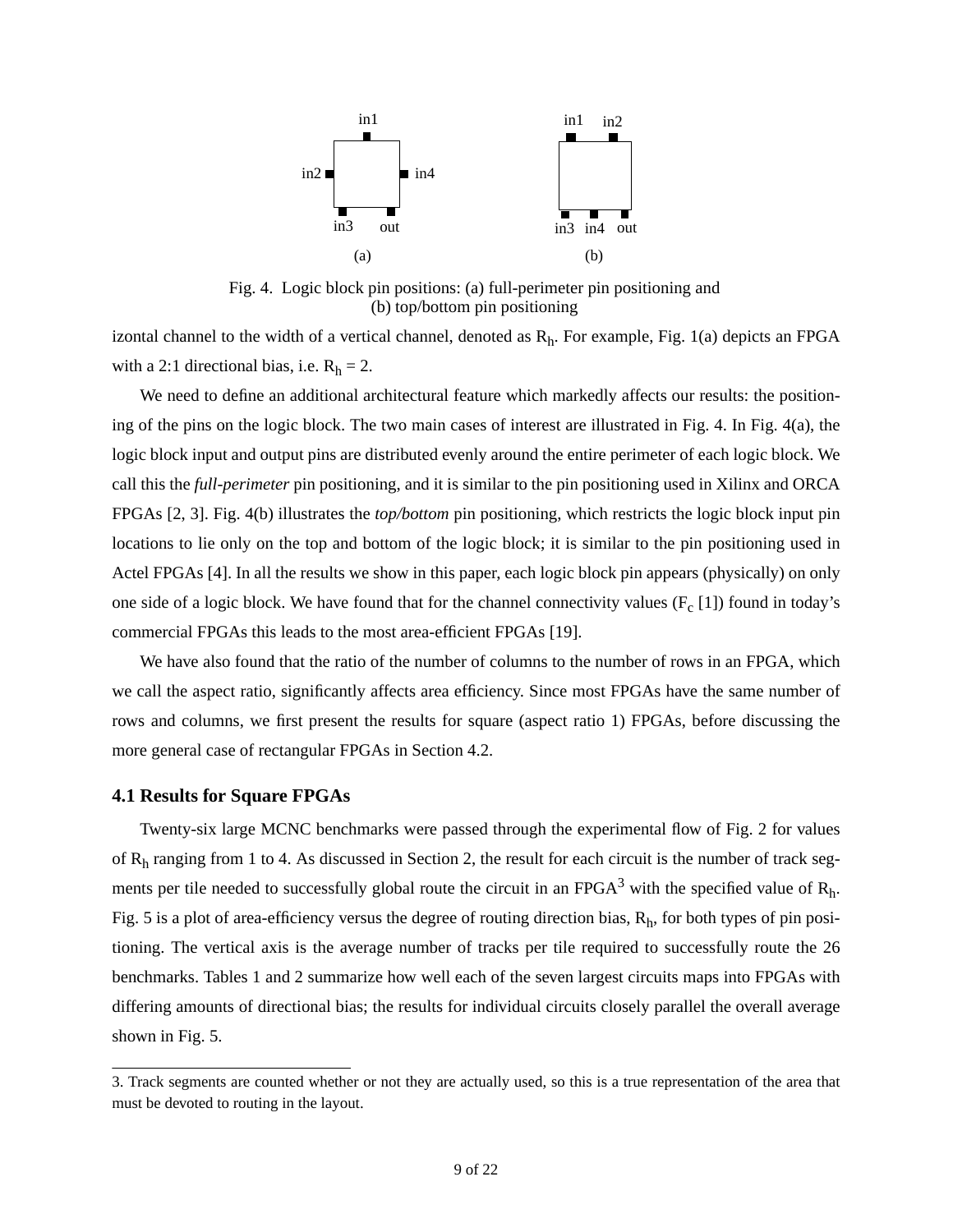

Fig. 5. Area-efficiency vs. directional bias for square FPGAs.

**Table 1:** Routing requirements of the largest benchmarks when mapped to FPGAs with distributed pins.

| Circuit | Number<br>of Logic<br><b>Blocks</b> | Tracks per Tile Required for Global Routing |              |           |           |  |
|---------|-------------------------------------|---------------------------------------------|--------------|-----------|-----------|--|
|         |                                     | $R_h = 1$                                   | $R_h = 1.33$ | $R_h = 2$ | $R_h = 4$ |  |
| alu4    | 1522                                | 16                                          | 16           | 17        | 28        |  |
| apex2   | 1878                                | 18                                          | 18           | 20        | 28        |  |
| apex4   | 1262                                | 18                                          | 18           | 20        | 28        |  |
| diffeq  | 1497                                | 12                                          | 11           | 12        | 19        |  |
| ex5p    | 1064                                | 20                                          | 21           | 23        | 35        |  |
| misex3  | 1397                                | 16                                          | 16           | 20        | 31        |  |
| seq     | 1750                                | 16                                          | 18           | 20        | 33        |  |

**Table 2:** Routing requirements of the largest benchmarks when mapped to FPGAs with top/bottom pins.

| Circuit | Number<br>of Logic<br><b>Blocks</b> | Tracks per Tile Required for Global Routing |              |           |           |  |
|---------|-------------------------------------|---------------------------------------------|--------------|-----------|-----------|--|
|         |                                     | $R_h = 1$                                   | $R_h = 1.33$ | $R_h = 2$ | $R_h = 4$ |  |
| alu4    | 1522                                | 16                                          | 18           | 17        | 18        |  |
| apex2   | 1878                                | 20                                          | 19           | 18        | 20        |  |
| apex4   | 1262                                | 22                                          | 21           | 20        | 23        |  |
| diffeq  | 1497                                | 14                                          | 14           | 12        | 13        |  |
| ex5p    | 1064                                | 22                                          | 21           | 20        | 28        |  |
| misex3  | 1397                                | 18                                          | 16           | 17        | 20        |  |
| seq     | 1750                                | 20                                          | 18           | 18        | 23        |  |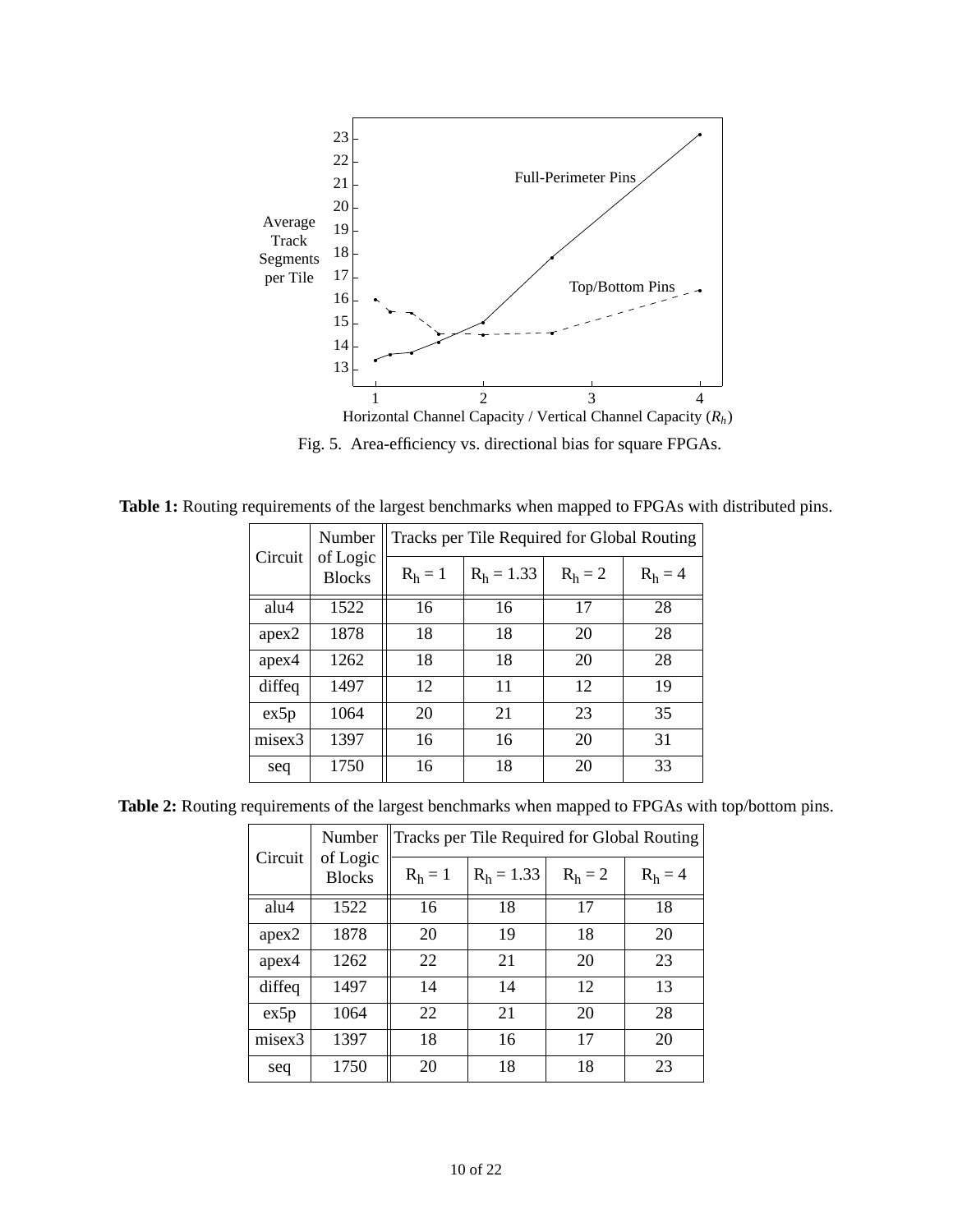

Fig. 6. Example multi-terminal net routing with (a) full-perimeter pins and (b) top/bottom pins.

Fig. 5 shows that for the full-perimeter logic block pin positioning the best architecture has no directional bias. However, when the pins are restricted to the top and bottom of the logic block, the most efficient architecture has horizontal channels which are roughly twice as thick as the vertical channels. Another important conclusion is that the best full-perimeter architecture is about 8% more area-efficient than the best top/bottom pin architecture.

The full-perimeter architecture is more area-efficient because there is a greater chance that the block input pins are closer to their desired connections when they are in this configuration than when they are in the top/bottom configuration. For example, consider the two routings of a multi-terminal net shown in Fig. 6. The top/bottom pin configuration needs six track segments to route this net, while the full-perimeter configuration requires only five. By making use of the functional equivalence of LUT input pins during routing, the router can often connect to a logic block pin adjoining a track segment it needs to use for other connections, essentially making the connection to this logic block for free. Since the top/bottom pin configuration has input pins bordering on only the horizontal channels, such "free" connections into logic blocks are less frequent, reducing area-efficiency.

The full-perimeter pins configuration achieves the highest area-efficiency when there is no directional bias to the routing because this makes the difficulty of routing to each of a logic block's nearest neighbors roughly equal. Consequently, the placement software can use all the nearby logic block locations equally to cluster the fanout of a net around its driver. Essentially, this allows one to cluster tightly coupled portions of logic in the smallest possible area. The top/bottom pins configuration, on the other hand, prefers a 2:1 directional bias because every connection to a logic block pin must come from a horizontal channel. This extra pressure on the horizontal routing resources is significant, since the average distance routed between pins is only about 3 track segments.

#### **4.2 Rectangular FPGAs**

In order to increase the IO-to-logic ratio, FPGA manufacturers may want to build rectangular FPGAs, as this increases the die perimeter and hence the number of pads. In this case the channels in one direction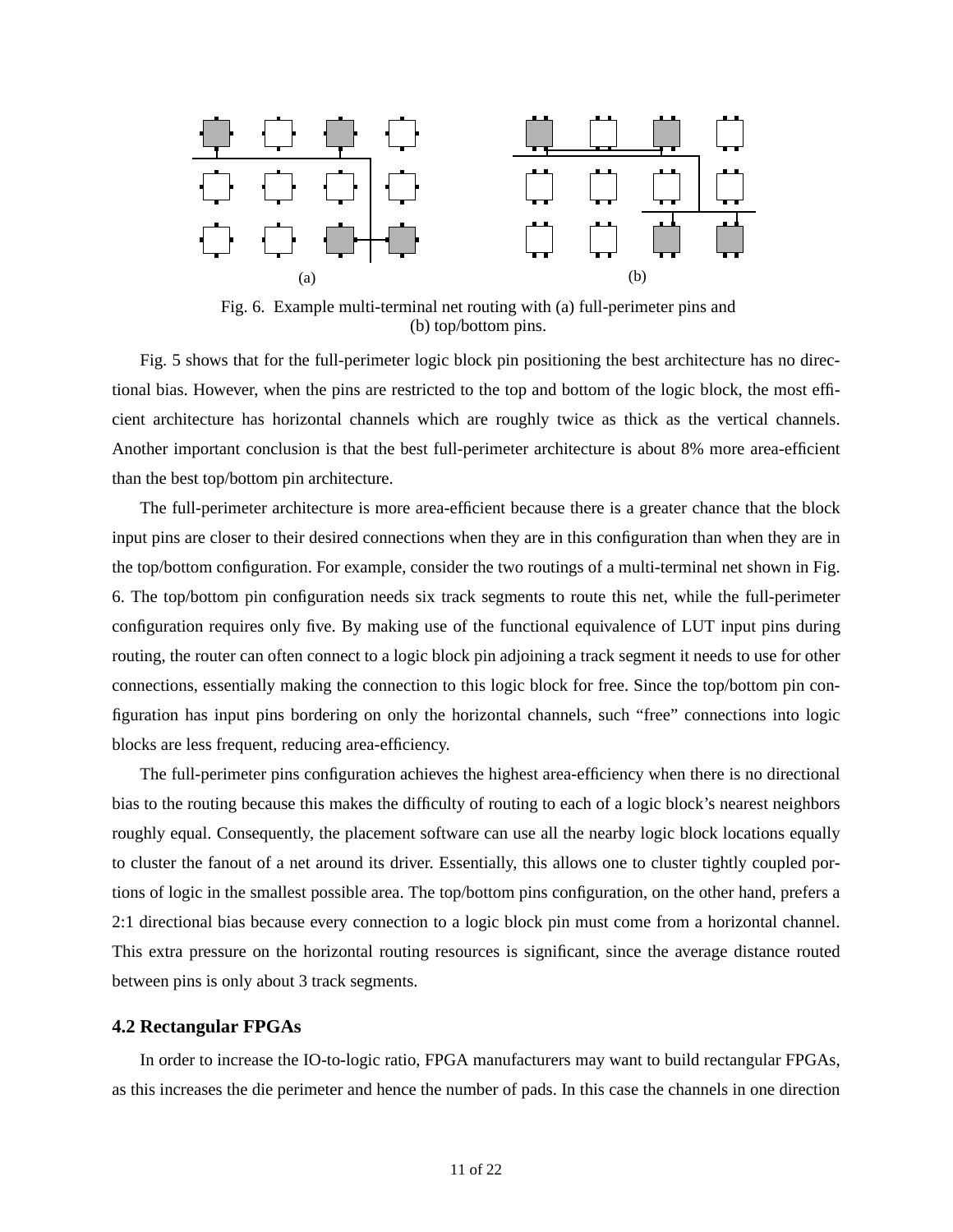

Fig. 7. An FPGA with an aspect ratio of 2.

are longer and have more blocks connected to them than the orthogonal channel, so the best amount of directional bias may change. We refer to the ratio of the number of columns in an FPGA to the number of rows as its aspect ratio. Fig. 7 depicts an FPGA with an aspect ratio of two.

Fig. 8 is a plot of the required tracks per tile versus  $R_h$  for various chip aspect ratios for an FPGA with the full-perimeter logic block pin positioning. There are two features of interest in Fig. 8. First, notice that the minimum of the aspect ratio  $= 1$  curve is the lowest of the three, indicating that a square FPGA is most area-efficient. Secondly, the value of  $R<sub>h</sub>$  at which the minimum area occurs increases as the aspect ratio increases. As the aspect ratio increases, the horizontal channels become longer than the vertical channels and this results in greater demand for horizontal track segments. The best value of  $R_h$  increases from 1 for a square FPGA to 1.33 and 1.59 for aspect ratios of 2 and 3, respectively.

The solid curve in Fig. 9 shows how area-efficiency varies with aspect ratio when we set  $R<sub>h</sub>$  to the most appropriate value for each aspect ratio. The dotted curve in Fig. 9 keeps  $R_h$  fixed at 1, which is the best value for a square FPGA. The routing resource requirements increase moderately with aspect ratio; an FPGA with an aspect ratio of 3 requires 18% more tracks per tile than a square FPGA when  $R_h$  is 1. When the most appropriate value of  $R_h$  is used for each aspect ratio, however, an FPGA with an aspect ratio of 3



Fig. 8. Area-efficiency of rectangular FPGAs with full-perimeter pins.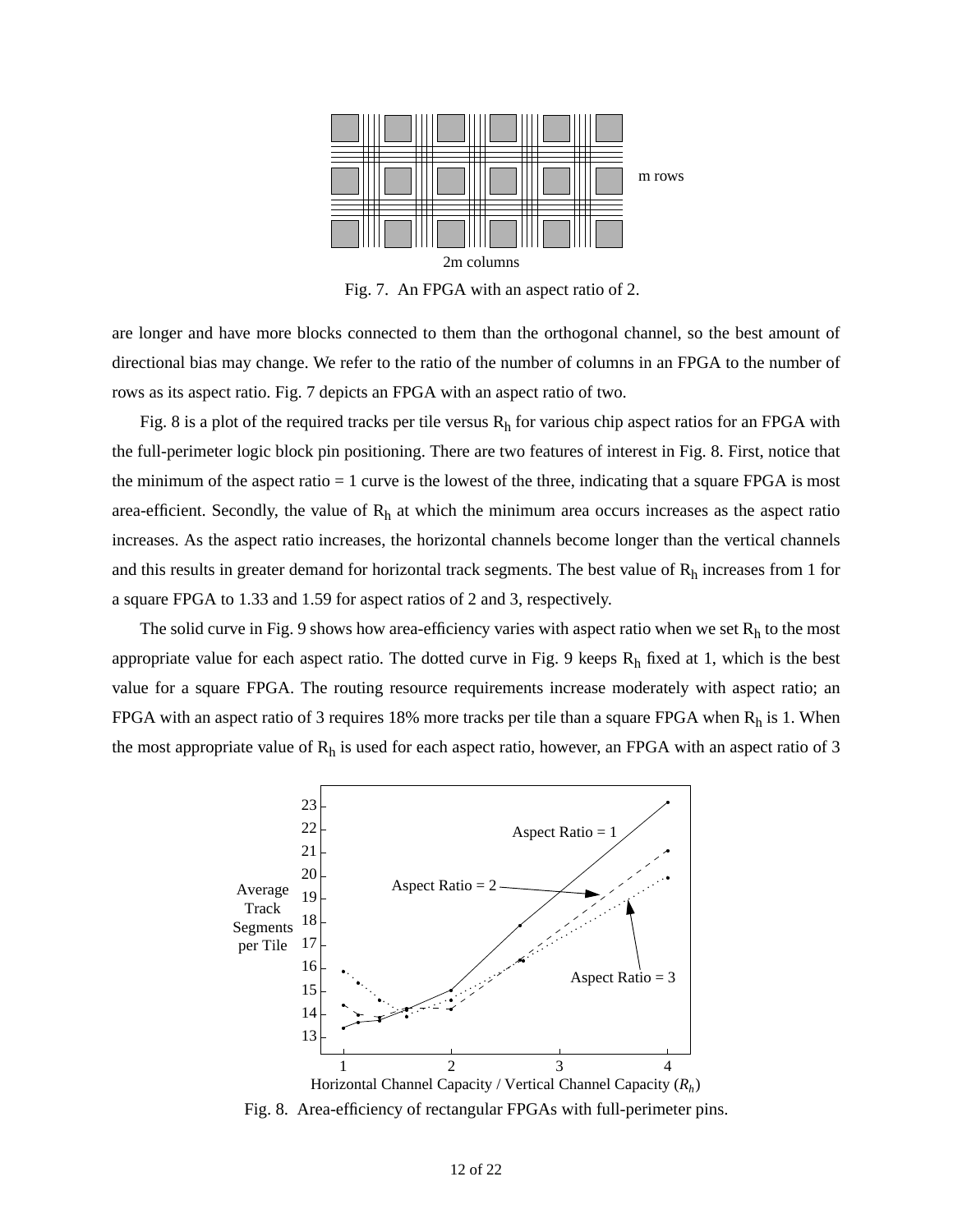

Fig. 9. Area-efficiency vs. aspect ratio for FPGAs with full-perimeter pins.

requires only 4% more track segments than a square FPGA. Thus we conclude that, as long as the horizontal and vertical channel widths are appropriately balanced, chip aspect ratios, and hence I/O counts, can be increased with little impact on the core area.

The variation of core routing area with aspect ratio is similar for FPGAs that use the top/bottom logic block pin positioning [19]. In this case an FPGA with an aspect ratio of 3 requires only 5% more tracks per tile than a square FPGA. For FPGAs of this type, however, the increase in the best value of  $R_h$  as aspect ratio increases is less dramatic. The best square FPGA with top/bottom pins has horizontal channels which are twice as wide as vertical channels; the thicker horizontal channels are better able to cope with the increased pressure for horizontal tracks as aspect ratio increases.

## **5 Experimental Results for FPGAs With Non-Uniform Routing**

The second key issue we explore concerns the area-efficiency obtained when the channels in different regions of an FPGA have different capacities. We only investigate FPGAs which use the full-perimeter pin positioning, as Section 4 showed that this pin positioning is best.

We define a non-uniform routing architecture to be one in which the number of tracks per channel changes from channel to channel across an FPGA. For example, Fig. 1(b) illustrates a non-uniform FPGA in which the channels near the chip center are wider than those near the periphery. If congested regions of a circuit can be localized and placed in the portions of the FPGA with the widest channels, a non-uniform FPGA could have better area efficiency than a uniform FPGA. We will investigate three types of non-uniform FPGAs in which we vary the center/edge channel capacity ratio, the capacity of only the center channel, and the I/O channel capacity, respectively.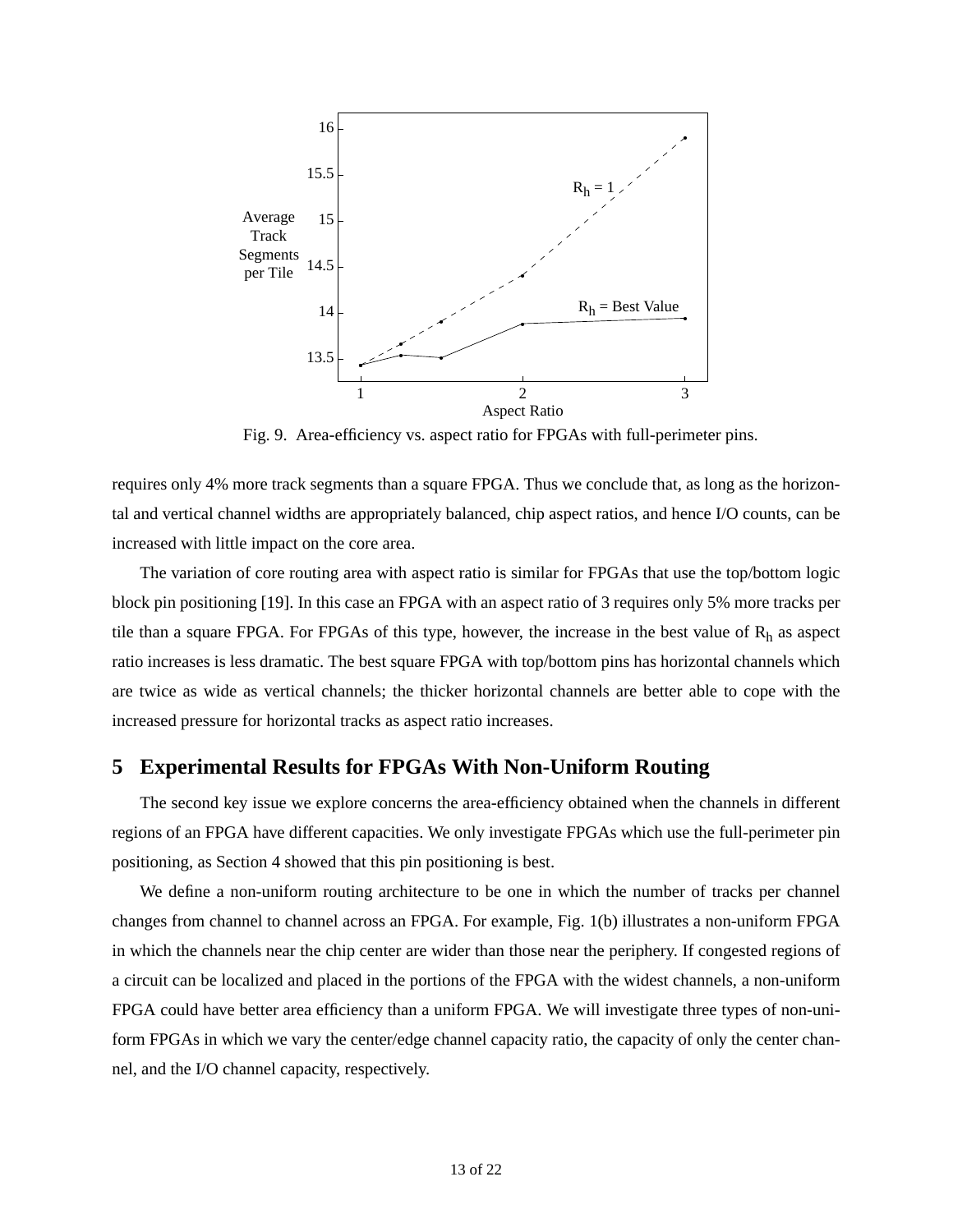### **5.1 Center/Edge Capacity Ratio**

There is a widespread belief that most congestion occurs in the center of FPGAs, and hence having wider channels near the FPGA center and narrower channels near the edges is expected to improve areaefficiency. To keep the layout problem tractable, we restrict ourselves to FPGAs which use channels of only two different widths. We can describe global routing architectures of this form with two parameters. Let  $R_w$  be the ratio of the widths of the channels near the center of the FPGA to the widths of the channels near the FPGA edges, i.e.  $W_{center} / W_{edge}$ . Let  $R_c$  be the ratio of the number of channels with width  $W_{center}$ to the total number of channels. For example, the FPGA of Fig. 1(b) has  $R_w = 2$  and  $R_c = 0.5$ .

Using the flow of Section 2, we again implemented 26 benchmark circuits in several architectures to determine their area-efficiency. We examined FPGAs with  $R_w$  equal to 0.75, 1.18, 1.33, and 2, and with  $R_c$ values varying from 0 to 1. The relative density of FPGAs with  $R_w = 1.33$  and  $R_w = 2$  is summarized in Fig. 10, which plots the average number of tracks per tile required by the 26 benchmarks in each architecture. Note that the points at which  $R_c$  equals 0 or 1 correspond to a uniform FPGA. The area required by each of the seven largest benchmarks in several representative architectures is listed in Table 3; again the results for individual circuits generally match the overall average, although there is some circuit-dependent behaviour. Note that the number of tracks per tile required for routing individual circuits in a nonuniform architecture is generally not an integer; since some portions of the FPGA have wider channels than others, the number of tracks per tile is an average over the various tiles such an FPGA must contain.

The results generally show that the less uniform the channel widths, the worse the FPGA area-efficiency. The worst area-efficiency with  $R_w = 2$  occurs when  $R_c$  is 0.5, meaning that half the FPGA channels are twice as wide as the other half. In fact, only two non-uniform FPGAs show even marginal area-efficiency improvements over the uniform case and both these FPGAs are very close to a uniform architecture.



Fig. 10. Area-efficiency vs. routing architecture.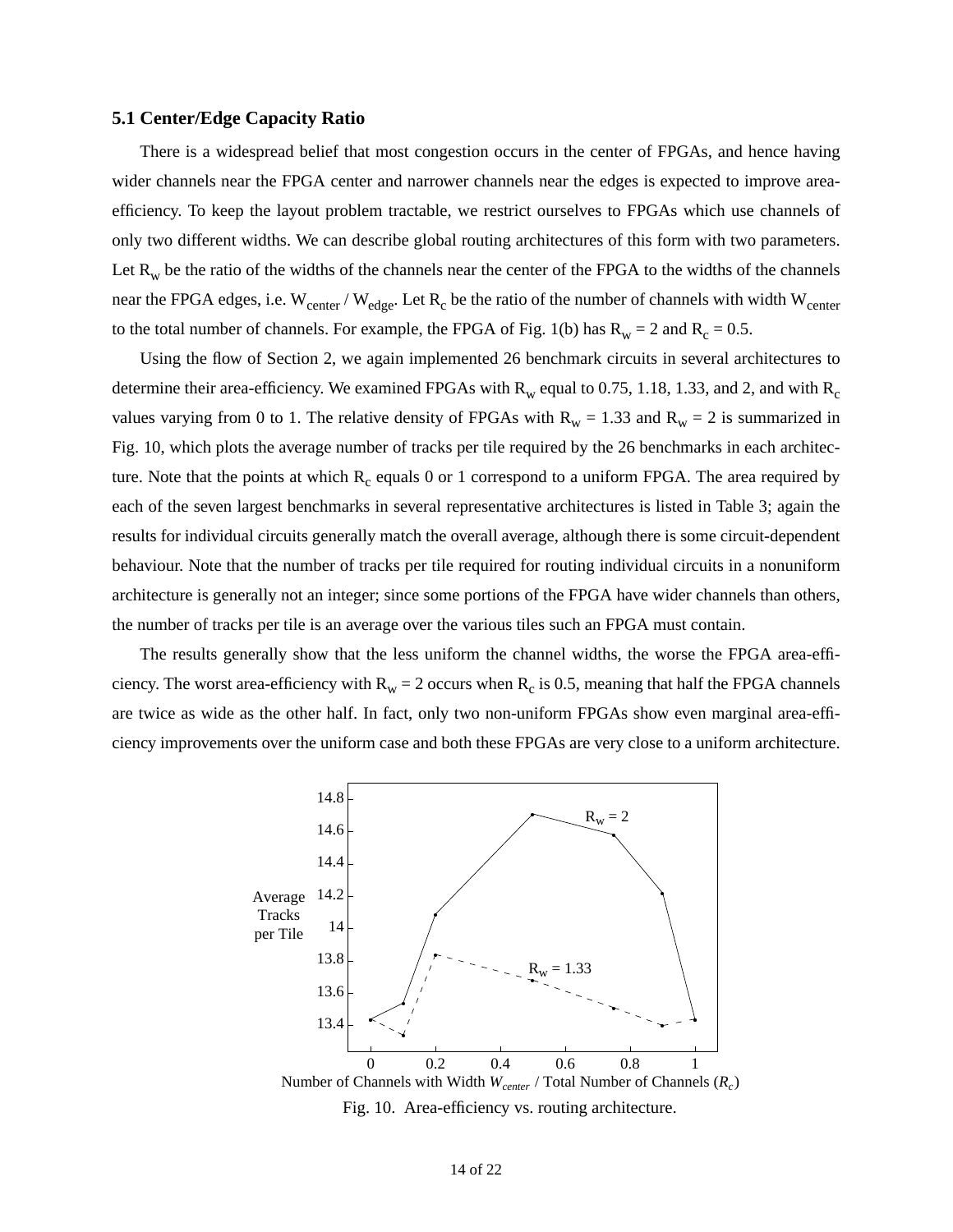| Circuit | Uniform | $R_w = 2$ |      |                                                                                                                                    | $R_w = 1.33$ |      |      |
|---------|---------|-----------|------|------------------------------------------------------------------------------------------------------------------------------------|--------------|------|------|
|         |         |           |      | $(R_w = 1)$ $\left  R_c = 0.2 \right $ $R_c = 0.5$ $\left  R_c = 0.75 \right $ $R_c = 0.2$ $\left  R_c = 0.5 \right $ $R_c = 0.75$ |              |      |      |
| alu4    | 16      | 16.0      | 16.6 | 15.6                                                                                                                               | 14.7         | 15.9 | 16.8 |
| apex2   | 18      | 19.2      | 23.5 | 18.9                                                                                                                               | 16.8         | 17.9 | 18.8 |
| apex4   | 18      | 18.6      | 22.4 | 20.1                                                                                                                               | 17.1         | 17.8 | 18.7 |
| diffeq  | 12      | 14.4      | 13.6 | 15.6                                                                                                                               | 12.8         | 13.8 | 11.4 |
| ex5p    | 20      | 20.8      | 19.6 | 20.5                                                                                                                               | 21.1         | 20.8 | 20.2 |
| misex3  | 16      | 16.5      | 16.9 | 16.9                                                                                                                               | 16.7         | 17.9 | 14.8 |
| seq     | 16      | 18.6      | 19.9 | 17.2                                                                                                                               | 16.7         | 18.0 | 16.9 |

**Table 3:** Tracks/tile required for global routing by the largest benchmarks.

In one, the 10% of channels nearest the center are 33% wider than the other channels, while in the other the 90% of channels closest to the center are 33% wider than the channels nearest the edges. The reduction in tracks per tile over a uniform FPGA is less than 1% for both of these FPGAs; this marginal improvement is certainly not enough to justify the extra layout effort required in the physical design of such an FPGA.

These results are significant because there is a common belief among FPGA architects that there would be considerable benefit to these kinds of non-uniform architectures. The fundamental reason they do not show any benefit is that there is not much more congestion in the center of an FPGA than there is near its edges. In order to determine the "natural" routing demand distribution of circuits, we placed and routed the 26 benchmark circuits with all congestion avoidance features disabled, so that placement minimized wirelength and the router connected each net by the shortest path. Fig. 11 plots the maximum and average number of tracks required by the horizontal channels as a function of the channel position within the FPGA, averaged over the 26 benchmark circuits. Demand for routing tracks is relatively constant over the



Fig. 11. Average over benchmarks of track demand vs. position for horizontal channels.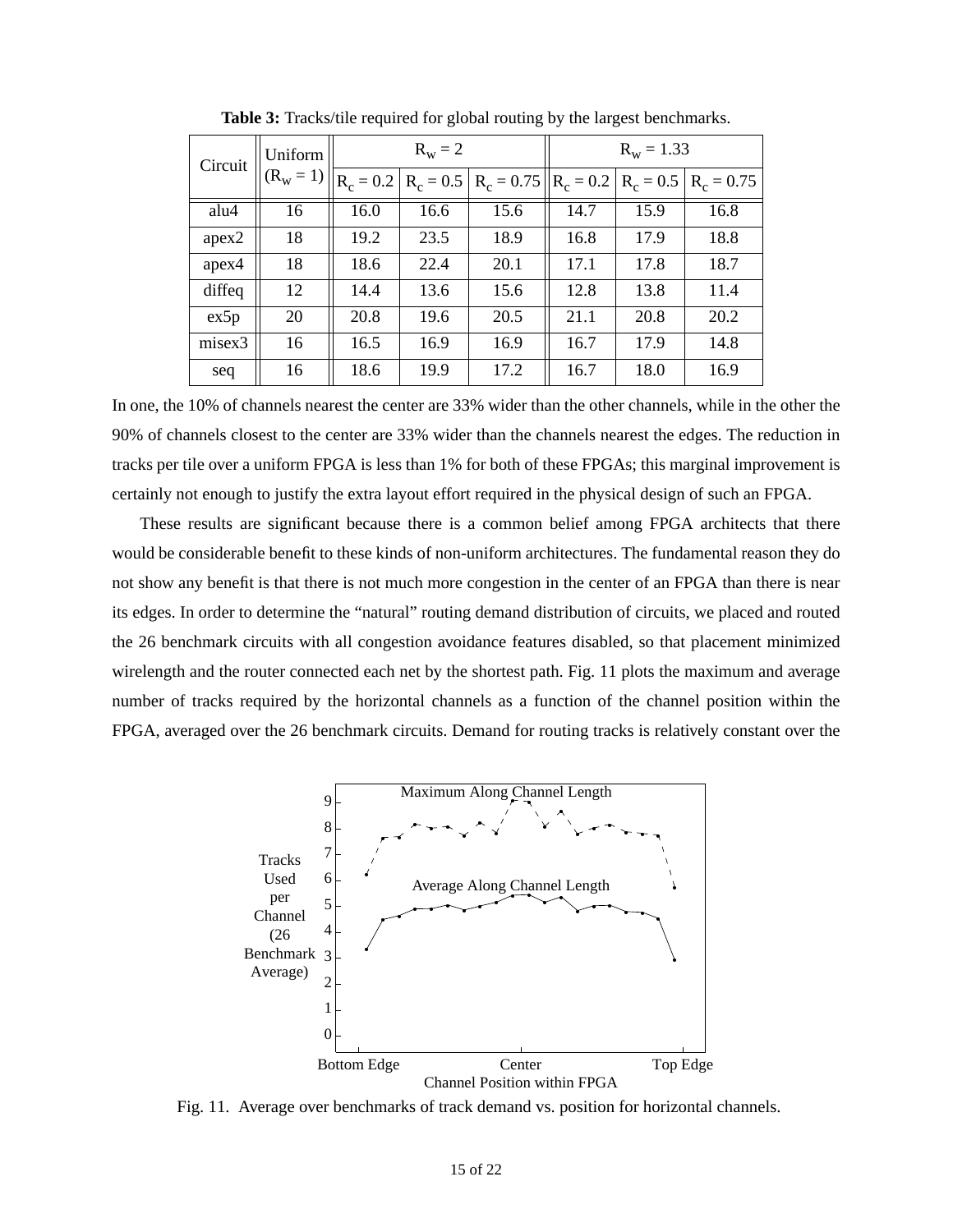

Fig. 12. (a) Average and (b) maximum track demand vs. channel position for three circuits.

middle 90% of the FPGA, and there is only a moderate decrease as one gets very close to the chip edges. Fig. 12 plots the average and maximum tracks required by each horizontal channel versus the channel position for three representative benchmark circuits. There is some high-frequency variation from channel to channel, since the router is, in this case, not making any effort to route nets around congestion. Nevertheless, it is clear that these circuits closely mirror the behavior of the overall averages of Fig. 11.

An additional reason for the poor area-efficiency of FPGAs with extra routing near their center is that typical circuits contain numerous local congestion "hotspots" (small regions where all the channels are full) and some of these hotspots occur quite close to the FPGA edge. Consequently, in order for an FPGA with thicker channels near its center to use fewer routing resources, the placement software must move all of these hotspots into the FPGA center. As discussed in Section 3.1, we spent considerable time investigating placement cost functions that modelled congestion well. The more advanced, and computationally expensive, cost functions, however, improved the performance of the uniform FPGA more than they did the non-uniform FPGA. We believe it is therefore more effective for CAD tools to attempt to spread out congestion as much as possible, rather than to try to localize it to a designated portion of a chip.

Many engineers are surprised that having wider channels near the center of an FPGA doesn't improve area-efficiency. Since standard cell and sea-of-gates Mask-Programmed Gate Array (MPGA) designs often have some channels wider than others, they expect that FPGA-based designs would also benefit from a mix of wide and narrow channels. There is a key difference between FPGAs and standard cells or MPGAs, however -- in FPGAs the width of the various channels is determined by the FPGA architecture, not the circuit being implemented. If one builds an FPGA with some channels wider than others, *all* circuits are forced to route most of their connections through the predefined wide channels, whether it is efficient for a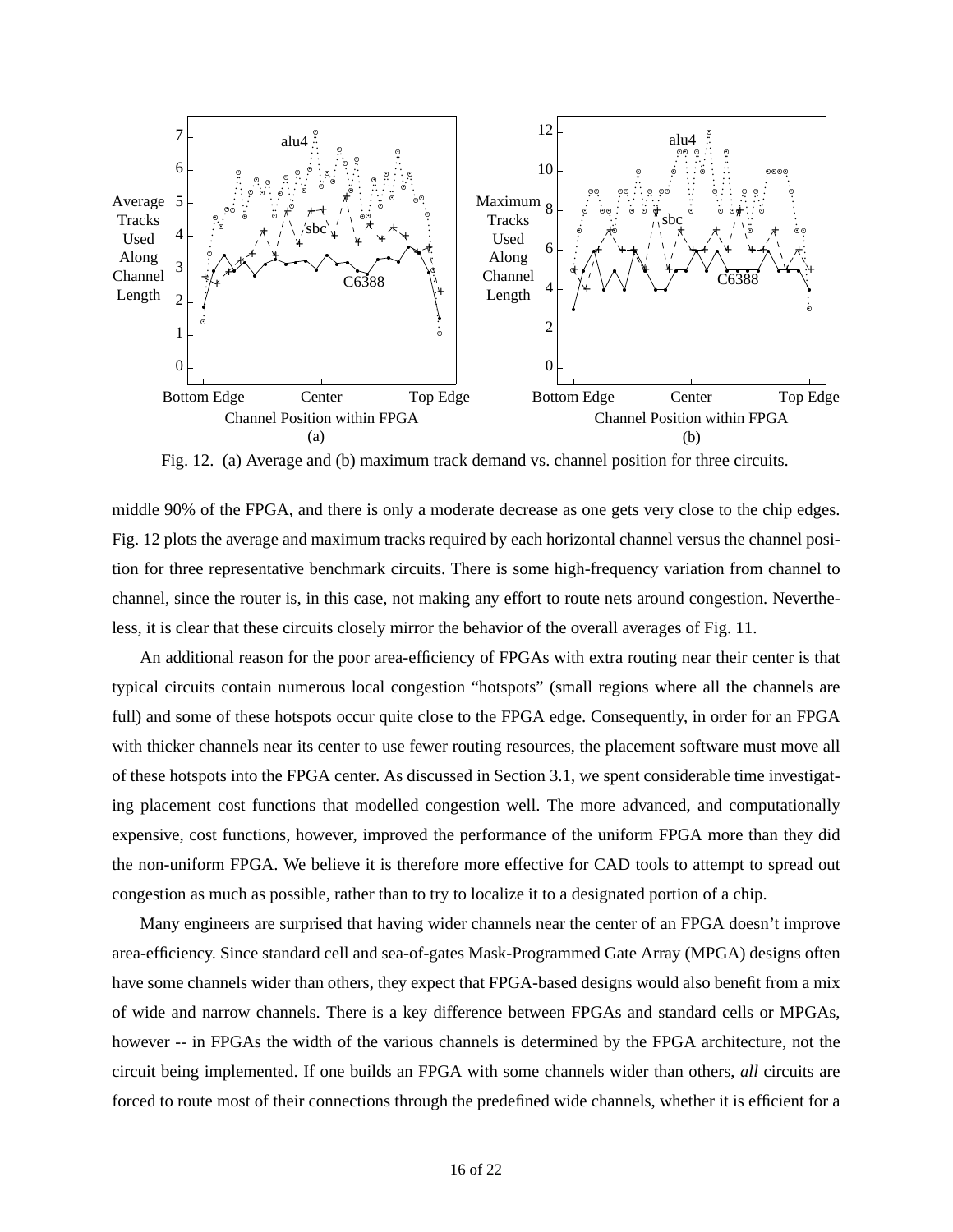

Fig. 13. An FPGA with an extra-wide center channel.

particular circuit to do so or not. In a standard cell or sea-of-gates MPGA design, on the other hand, a channel is made extra wide or extra narrow only if the circuit being implemented naturally demands it.

### **5.2 Single Center Channel**

In an effort to improve routability, Lucent Technologies, has introduced an FPGA in which the center channel in each direction is extra-wide [6]. We define  $R_m$  to be the ratio of the width of these center channels to the width of the other channels. Fig. 13 depicts an FPGA with this extra routing in its center.

The solid and dashed lines in Fig. 14 show how area-efficiency varies with  $R_m$  for this type of FPGA when a linear congestion cost function and when a bounding box cost function are used during placement, respectively. The data show that the most area-efficient FPGA is one without an extra wide channels in the middle -- i.e.  $R_m = 1$ . There is a sharp dip in the number of tracks/tile required at  $R_m = 2$  when the linear congestion cost function is used, indicating an FPGA with area-efficiency almost as good as one with  $R_m$  = 1. This dip occurs at the first point at which the linear congestion cost function considers the cost of routing



Fig. 14. Effectiveness of an extra-wide center channel.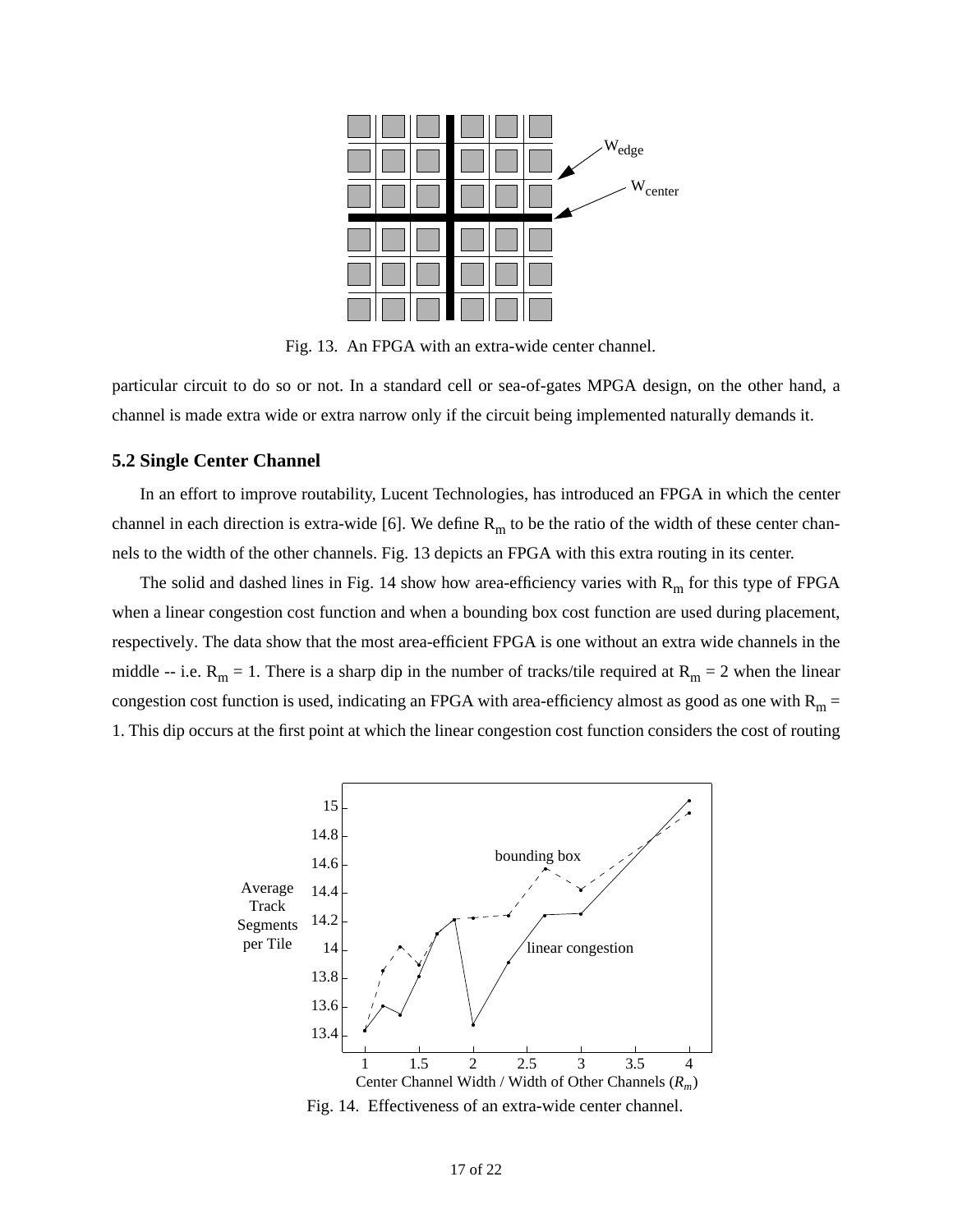through narrow channels to connect two adjacent blocks to have the same cost as connecting two blocks separated by one intervening block through the extra wide channel. Consequently, the placer is able to make better use of the extra-wide channel at this point. The bounding box cost function leads to worse area-efficiency than the linear congestion cost function and the dip in required area near  $R_m = 2$  does not occur. As with the non-uniform FPGAs of Fig. 10 then, the best results are obtained by spreading extra routing resources over the entire FPGA rather than by adding them to only one region.

Aside from trying to create a more area-efficient FPGA, there is an alternate reason for making the center channel of an FPGA wider. FPGA manufacturers tend to create several FPGAs with the same basic architecture but with different numbers of logic blocks in order to appeal to customers with different capacity needs. As the number of logic blocks in a circuit increases, the demand for routing also increases [20], so at some point the channels should be widened. However, widening the channels for FPGAs with more logic blocks requires redoing the layout of the basic tile, which involves considerable time and expense. Since the center of an FPGA typically contains the programming logic, this area already requires its own custom layout, so extra routing tracks can be added to it with relatively little effort.

We found, however, that in most cases adding tracks to the center channel did not result in any significant reduction in routing pressure on the other channels. The only exceptions were FPGAs with  $R_m$  near two. When circuits were mapped into such FPGAs by a placer using the linear congestion cost function the routing pressure on the other channels was reduced. It is relatively difficult to improve the routability of an FPGA simply by adding tracks to the center channel because the placement tool must now move all portions of the circuit that require more routing than the "normal" channels can provide close to the center channel so that they can make use of the extra routing available there.

### **5.3 I/O Channel**

Another major FPGA vendor has added routing resources to the "I/O-channel" that runs between the I/O pads and the logic blocks, at least in part to ensure that fixed I/O pad placement does not impact routability and speed [8]. We define  $R_{IO}$  to be the ratio of the width of this outermost channel to the width of the other channels. For example, Fig. 15 depicts an FPGA with  $R_{\text{IO}}$  equal to 0.5. In these experiments all the channels running between logic blocks have the same width,  $W_{Logic}$ , so  $R_{IO}$  completely describes the global routing architecture.

Fig. 16 is a plot of the average track segments per tile required for the 26 benchmark circuits versus  $R_{io}$ . The solid line in Fig. 16 shows the trend when the I/O locations are chosen by the placement tool, while the dashed line is found when the I/O pads are "fixed" in a random location, to model the effect of poor (from the FPGA's point of view) pin constraints.

There are several features of interest in Fig. 16. First notice that fixing the I/O locations increases the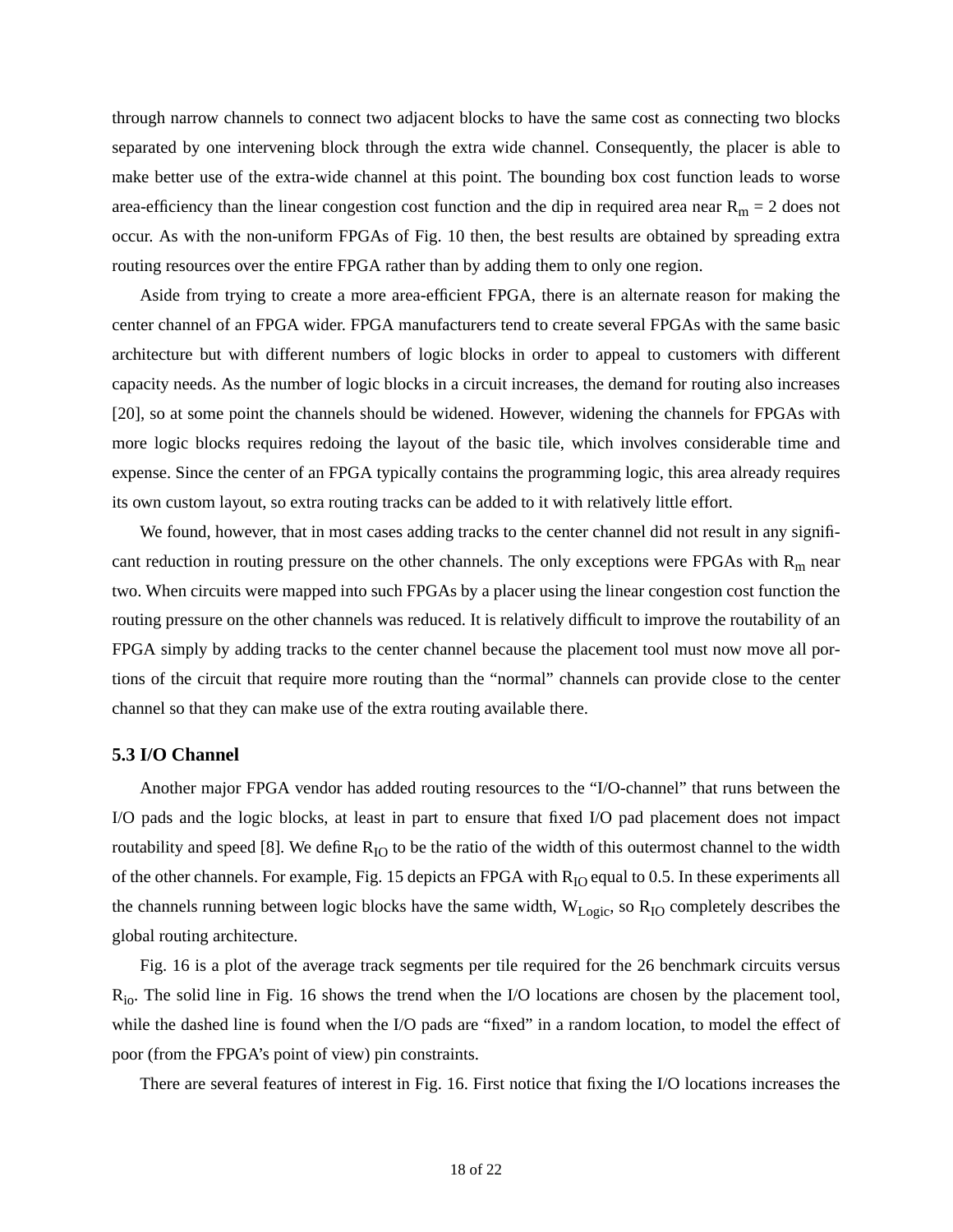

Fig. 15. An FPGA with  $R_{IO} = 0.5$ .

number of routing tracks required by 12% on average. Architects must take this into account when designing FPGAs. Secondly, the curve where the I/O locations are chosen by the placement tool has its minimum value when  $R_{IO} = 1$ , again showing that it is best to spread routing resources evenly across the chip. Fixing the I/O pins shifts the minimum in the tracks per tile curve slightly so that it now occurs when  $R_{IO} = 1.25$ . While fixing the I/O pins leads to a significant increase in the number of routing tracks required, this increase is, for the most part, spread over the FPGA and not confined to the channels connecting to the I/O pads. Consequently, one should not make very wide channels adjoining the pads in order to improve routability with pin constraints, although a small increase in the I/O channel capacity is a net benefit.

In interpreting the best values of  $R_{IO}$  we found, one should remember that in the FPGAs we consider the number of pins connecting to an I/O channel is roughly the same as the number of pins connecting to a logic channel. In architectures with different ratios of I/O pad to 4-LUT area, the best  $R_{IO}$  values will change as the ratio of the number of pins bordering a logic channel to the number bordering an I/O channel changes.



Fig. 16. Routability vs. I/O channel width.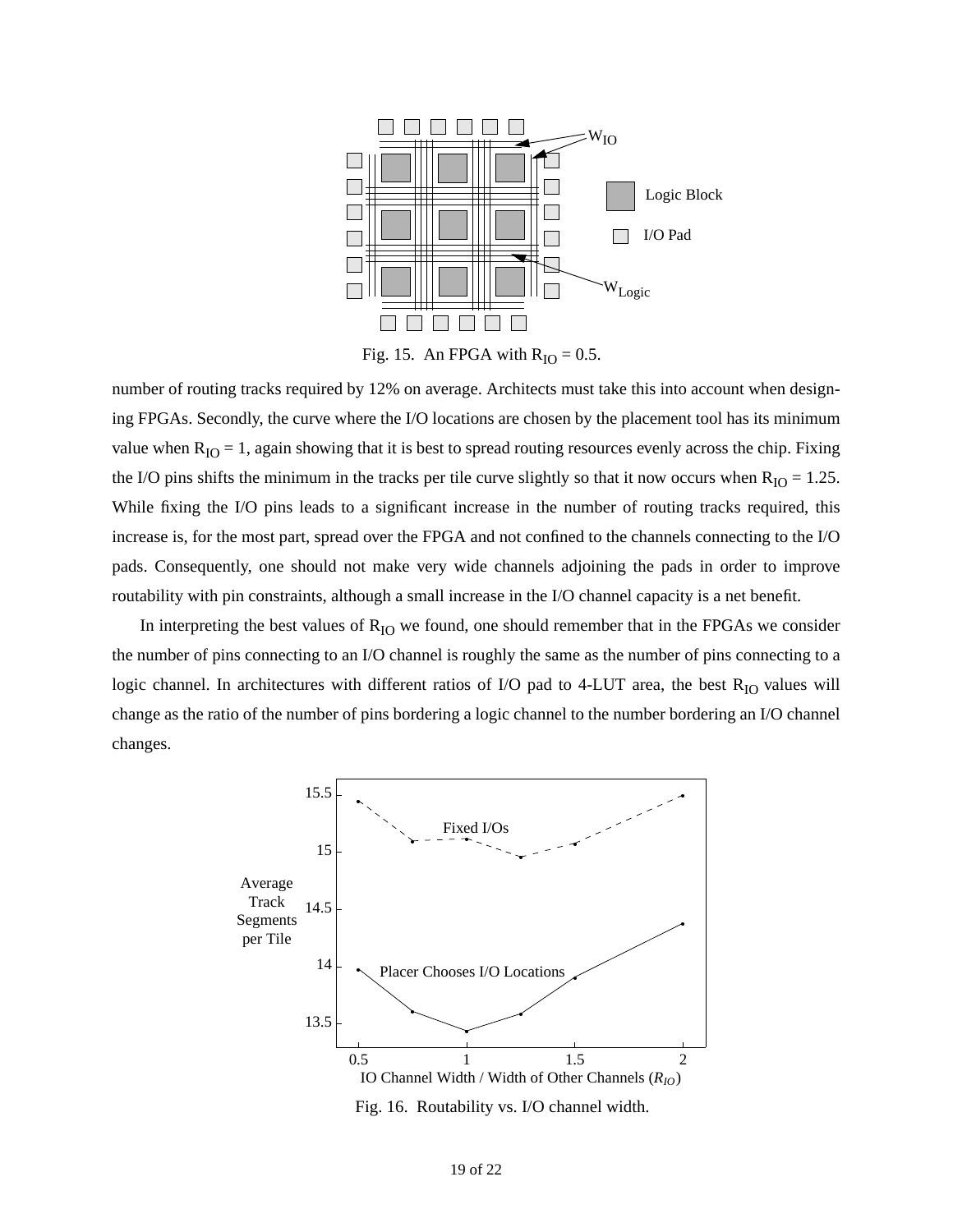

Fig. 17. Average over benchmarks of horizontal track demand when I/O locations are fixed.

In order to determine how the "natural" demand for tracks is altered when the I/O locations of a circuit are fixed in a poor configuration, we repeated the congestion-oblivious placement and routing experiments described in Section 5.1 with the I/O locations fixed in a random configuration. Fig. 17 plots the maximum and average number of tracks required by the horizontal channels as a function of the channel position within the FPGA, averaged over the 26 benchmark circuits. Comparing with the corresponding curve obtained with movable I/Os (Fig. 11), one sees that the curves have shifted up by approximately half a track, and that the drop off in track demand near the chip edges is less pronounced. Fig. 18 shows how the "natural" track demand of three typical circuits vary with channel position. By comparing with Fig. 12, one sees that the curve for alu4 has changed little, while the sbc and C6388 curves have each shifted up by



Fig. 18. (a) Average and (b) maximum track demand vs. channel position for three circuits when I/O locations are fixed.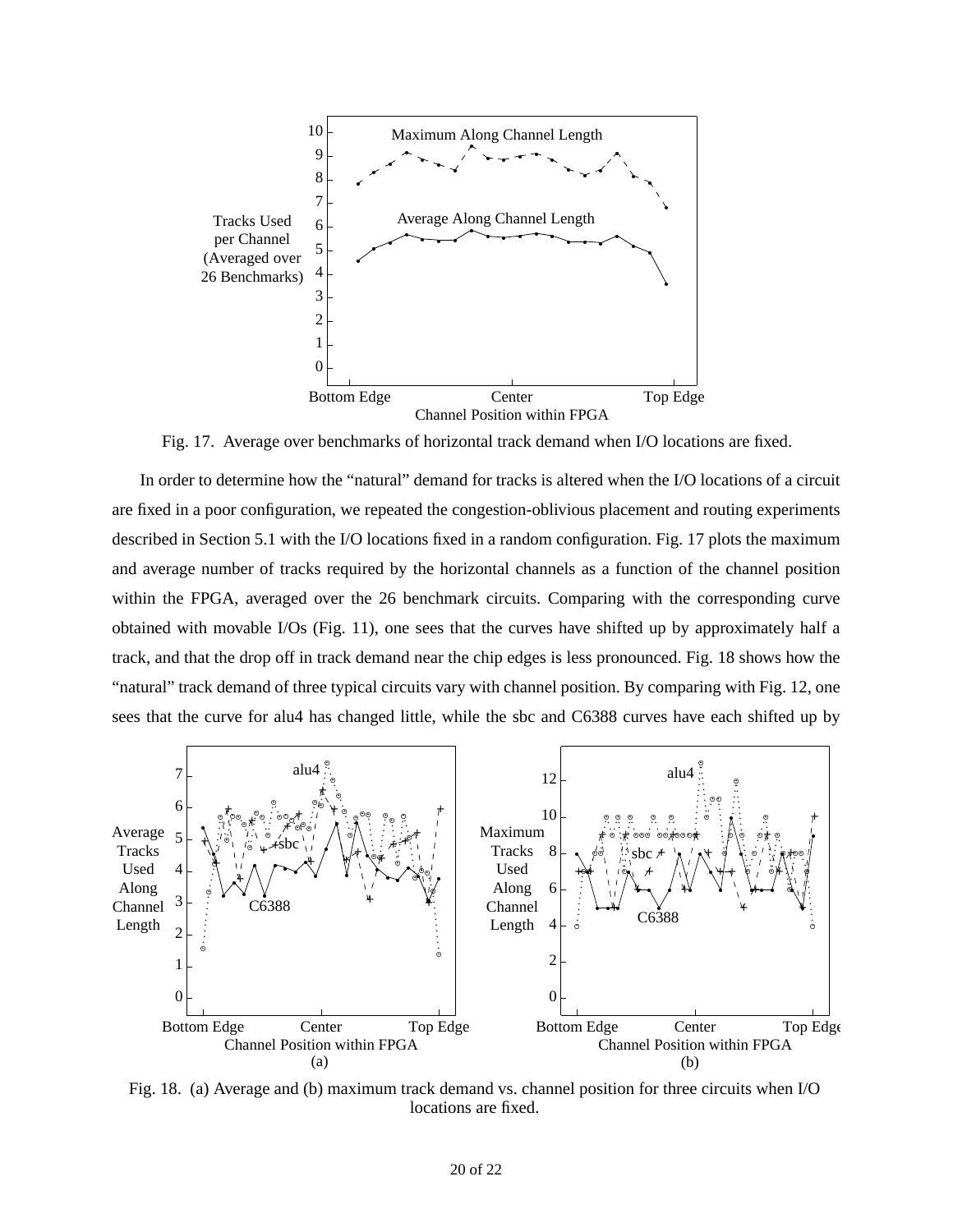approximately a track and show significantly more demand for routing tracks near the chip edges than they did when the I/Os were movable. This is due to the different I/O to logic ratios of these three circuits. Alu4 has very few I/Os; it uses only 7% of the I/O pads available in the FPGA to which it is mapped. C6388 and sbc, on the other hand, have considerably more I/O, and use 35% and 61% of the I/O locations available to them, respectively. As one would expect, then, fixing I/O locations has little effect on circuits with few I/Os. On the other hand, circuits with larger I/O requirements show an increase in routing track demand across the entire FPGA, with the greatest increase near the chip edges.

## **6 Conclusions**

The most interesting (and unexpected) conclusion of this work is that the most area-efficient global routing structure is one with completely uniform channel capacities across the entire chip and in both horizontal and vertical directions. The basic reason is that most circuits "naturally" tend to have routing demands which are evenly spread across an FPGA. The only (slight) exception we found to this "uniform is better" rule occurred when the I/O locations of circuits were fixed by board-level constraints. In this case making the I/O channel 25% wider than the other channels was a net benefit.

Of almost equal note, the area-efficiency is decreased only slightly by some non-uniform or directionally-biased architectures, provided the pin placement on the logic blocks is well-matched to the channel capacity distribution. Hence if such architectures are desirable for other reasons the impact on core area doesn't preclude their use.

More specifically, of the FPGA architectures studied, a full-perimeter pin position FPGA with no directional routing bias and uniform channel widths is most area-efficient. Employing a logic block with the top/bottom pin position requires approximately 8% more routing resources than full-perimeter FPGAs, and the most area-efficient top/bottom FPGA has twice as many horizontal routing tracks as vertical ones. We also found that one can construct rectangular FPGAs which are only slightly less dense than square FPGAs provided one adjusts the degree of directional bias in the routing resources to best match the chip aspect ratio.

Our experimental results in this paper were gathered with the linear congestion cost function in the placement tool because we felt the non-linear cost function was too slow to be commercially viable. However, it is interesting to note that while the non-linear function improved the routability of circuits for all FPGA architectures, it improved routability the most for uniform routing architectures. Apparently it is easier for advanced CAD tools to spread out congested regions than it is to localize them to designated portions of a chip that have extra routing resources. Consequently, we expect that future advances in CAD tools will tend to slightly increase the advantages of uniform routing architectures over their non-uniform counterparts.